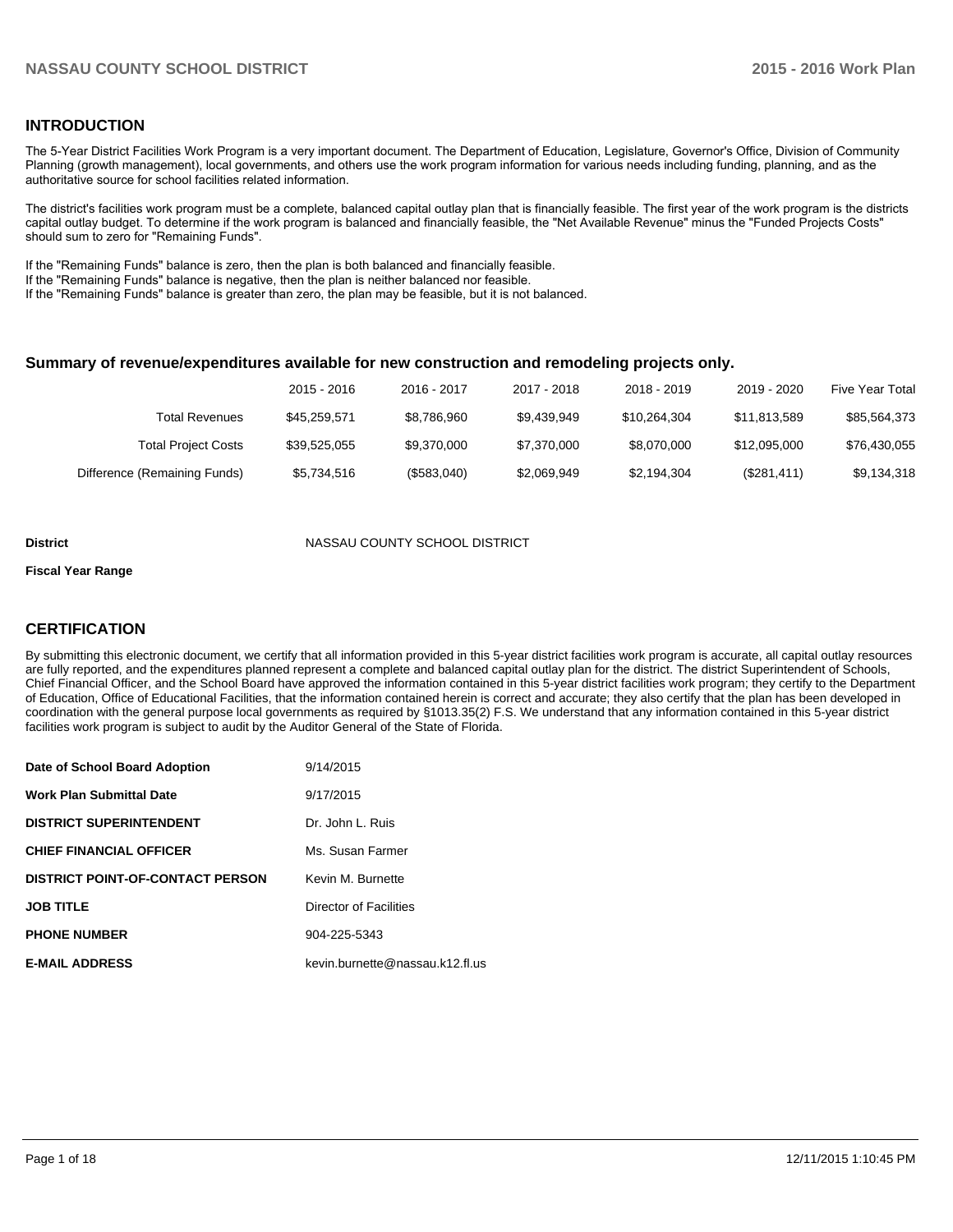# **Expenditures**

#### **Expenditure for Maintenance, Repair and Renovation from 1.50-Mills and PECO**

Annually, prior to the adoption of the district school budget, each school board must prepare a tentative district facilities work program that includes a schedule of major repair and renovation projects necessary to maintain the educational and ancillary facilities of the district.

|                | <b>Item</b>                                                                                                                                                                                                                                                                                                                                                                                                                                                                                                                           |           | $2016 - 2017$<br>Projected | 2017 - 2018<br>Projected | 2018 - 2019<br>Projected | 2019 - 2020<br>Projected | Total       |
|----------------|---------------------------------------------------------------------------------------------------------------------------------------------------------------------------------------------------------------------------------------------------------------------------------------------------------------------------------------------------------------------------------------------------------------------------------------------------------------------------------------------------------------------------------------|-----------|----------------------------|--------------------------|--------------------------|--------------------------|-------------|
| <b>HVAC</b>    |                                                                                                                                                                                                                                                                                                                                                                                                                                                                                                                                       | \$245,000 | \$45,000                   | \$50,000                 | \$50,000                 | \$50,000                 | \$440,000   |
| Locations:     | ADULT EDUCATION & FULL SERVICE SCHOOL, BRYCEVILLE ELEMENTARY, BUS GARAGE, CALLAHAN ELEMENTARY, CALLAHAN<br>INTERMEDIATE, CALLAHAN MIDDLE, EMMA LOVE HARDEE ELEMENTARY, FERNANDINA BEACH MIDDLE, FERNANDINA BEACH<br>SENIOR HIGH. HILLIARD ELEMENTARY. HILLIARD MIDDLE/SENIOR HIGH. MAINTENANCE/TRANSPORTATION. NASSAU HALFWAY<br>HOUSE, NASSAU SUPERINTENDENT'S OFFICE, SOUTHSIDE ELEMENTARY, TRANSPORTATION, WEST NASSAU SENIOR HIGH,<br>YULEE ELEMENTARY, YULEE HIGH SCHOOL, YULEE MIDDLE, YULEE PRIMARY, YULEE SED UNIT            |           |                            |                          |                          |                          |             |
| Flooring       |                                                                                                                                                                                                                                                                                                                                                                                                                                                                                                                                       | \$25,000  | \$25,000                   | \$25,000                 | \$25,000                 | \$25,000                 | \$125,000   |
| Locations:     | ADULT EDUCATION & FULL SERVICE SCHOOL, BRYCEVILLE ELEMENTARY, BUS GARAGE, CALLAHAN ELEMENTARY, CALLAHAN<br>INTERMEDIATE, CALLAHAN MIDDLE, EMMA LOVE HARDEE ELEMENTARY, FERNANDINA BEACH MIDDLE, FERNANDINA BEACH<br>SENIOR HIGH, HILLIARD ELEMENTARY, HILLIARD MIDDLE/SENIOR HIGH, MAINTENANCE/TRANSPORTATION, NASSAU HALFWAY<br>HOUSE, NASSAU SUPERINTENDENT'S OFFICE, SOUTHSIDE ELEMENTARY, TRANSPORTATION, WEST NASSAU SENIOR HIGH,<br>YULEE ELEMENTARY, YULEE HIGH SCHOOL, YULEE MIDDLE, YULEE PRIMARY, YULEE SED UNIT            |           |                            |                          |                          |                          |             |
| Roofing        |                                                                                                                                                                                                                                                                                                                                                                                                                                                                                                                                       | \$100,000 | \$300,000                  | \$300,000                | \$300,000                | \$300,000                | \$1,300,000 |
| Locations:     | ADULT EDUCATION & FULL SERVICE SCHOOL, BRYCEVILLE ELEMENTARY, BUS GARAGE, CALLAHAN ELEMENTARY, CALLAHAN<br>INTERMEDIATE, CALLAHAN MIDDLE, EMMA LOVE HARDEE ELEMENTARY, FERNANDINA BEACH MIDDLE, FERNANDINA BEACH<br>SENIOR HIGH, HILLIARD ELEMENTARY, HILLIARD MIDDLE/SENIOR HIGH, MAINTENANCE/TRANSPORTATION, NASSAU HALFWAY<br>HOUSE, NASSAU SUPERINTENDENT'S OFFICE, SOUTHSIDE ELEMENTARY, TRANSPORTATION, WEST NASSAU SENIOR HIGH,<br>YULEE ELEMENTARY, YULEE HIGH SCHOOL, YULEE MIDDLE, YULEE PRIMARY, YULEE SED UNIT            |           |                            |                          |                          |                          |             |
| Safety to Life |                                                                                                                                                                                                                                                                                                                                                                                                                                                                                                                                       | \$125,000 | \$150,000                  | \$175,000                | \$175,000                | \$175,000                | \$800.000   |
| Locations:     | ADULT EDUCATION & FULL SERVICE SCHOOL, BRYCEVILLE ELEMENTARY, BUS GARAGE, CALLAHAN ELEMENTARY, CALLAHAN<br>INTERMEDIATE, CALLAHAN MIDDLE, EMMA LOVE HARDEE ELEMENTARY, FERNANDINA BEACH MIDDLE, FERNANDINA BEACH<br>SENIOR HIGH, HILLIARD ELEMENTARY, HILLIARD MIDDLE/SENIOR HIGH, MAINTENANCE/TRANSPORTATION, NASSAU HALFWAY<br>HOUSE, NASSAU SUPERINTENDENT'S OFFICE, SOUTHSIDE ELEMENTARY, TRANSPORTATION, WEST NASSAU SENIOR HIGH,<br>YULEE ELEMENTARY, YULEE HIGH SCHOOL, YULEE MIDDLE, YULEE PRIMARY, YULEE SED UNIT            |           |                            |                          |                          |                          |             |
| Fencing        |                                                                                                                                                                                                                                                                                                                                                                                                                                                                                                                                       | \$30,000  | \$30,000                   | \$30,000                 | \$30,000                 | \$30,000                 | \$150,000   |
| Locations:     | ADULT EDUCATION & FULL SERVICE SCHOOL, BRYCEVILLE ELEMENTARY, BUS GARAGE, CALLAHAN ELEMENTARY, CALLAHAN<br>INTERMEDIATE, CALLAHAN MIDDLE, EMMA LOVE HARDEE ELEMENTARY, FERNANDINA BEACH MIDDLE, FERNANDINA BEACH<br>SENIOR HIGH, HILLIARD ELEMENTARY, HILLIARD MIDDLE/SENIOR HIGH, MAINTENANCE/TRANSPORTATION, NASSAU HALFWAY<br>HOUSE, NASSAU SUPERINTENDENT'S OFFICE, SOUTHSIDE ELEMENTARY, TRANSPORTATION, WEST NASSAU SENIOR HIGH,<br>YULEE ELEMENTARY, YULEE HIGH SCHOOL, YULEE MIDDLE, YULEE PRIMARY, YULEE SED UNIT            |           |                            |                          |                          |                          |             |
| Parking        |                                                                                                                                                                                                                                                                                                                                                                                                                                                                                                                                       | \$33,000  | \$40,000                   | \$40,000                 | \$45,000                 | \$45,000                 | \$203,000   |
| Locations:     | ADULT EDUCATION & FULL SERVICE SCHOOL, BRYCEVILLE ELEMENTARY, BUS GARAGE, CALLAHAN ELEMENTARY, CALLAHAN<br>INTERMEDIATE, CALLAHAN MIDDLE, EMMA LOVE HARDEE ELEMENTARY, FERNANDINA BEACH MIDDLE, FERNANDINA BEACH<br>SENIOR HIGH, HILLIARD ELEMENTARY, HILLIARD MIDDLE/SENIOR HIGH, MAINTENANCE/TRANSPORTATION, NASSAU HALFWAY<br>HOUSE, NASSAU SUPERINTENDENT'S OFFICE, SOUTHSIDE ELEMENTARY, TRANSPORTATION, WEST NASSAU SENIOR HIGH,<br>YULEE ELEMENTARY, YULEE HIGH SCHOOL, YULEE MIDDLE, YULEE PRIMARY, YULEE SED UNIT            |           |                            |                          |                          |                          |             |
| Electrical     |                                                                                                                                                                                                                                                                                                                                                                                                                                                                                                                                       | \$100,000 | \$100,000                  | \$100,000                | \$100,000                | \$100,000                | \$500,000   |
|                | Locations: ADULT EDUCATION & FULL SERVICE SCHOOL, BRYCEVILLE ELEMENTARY, BUS GARAGE, CALLAHAN ELEMENTARY, CALLAHAN<br>INTERMEDIATE, CALLAHAN MIDDLE, EMMA LOVE HARDEE ELEMENTARY, FERNANDINA BEACH MIDDLE, FERNANDINA BEACH<br>SENIOR HIGH, HILLIARD ELEMENTARY, HILLIARD MIDDLE/SENIOR HIGH, MAINTENANCE/TRANSPORTATION, NASSAU HALFWAY<br>HOUSE, NASSAU SUPERINTENDENT'S OFFICE, SOUTHSIDE ELEMENTARY, TRANSPORTATION, WEST NASSAU SENIOR HIGH,<br>YULEE ELEMENTARY, YULEE HIGH SCHOOL, YULEE MIDDLE, YULEE PRIMARY, YULEE SED UNIT |           |                            |                          |                          |                          |             |
| Fire Alarm     |                                                                                                                                                                                                                                                                                                                                                                                                                                                                                                                                       | \$45,000  | \$35,000                   | \$35,000                 | \$35,000                 | \$35,000                 | \$185,000   |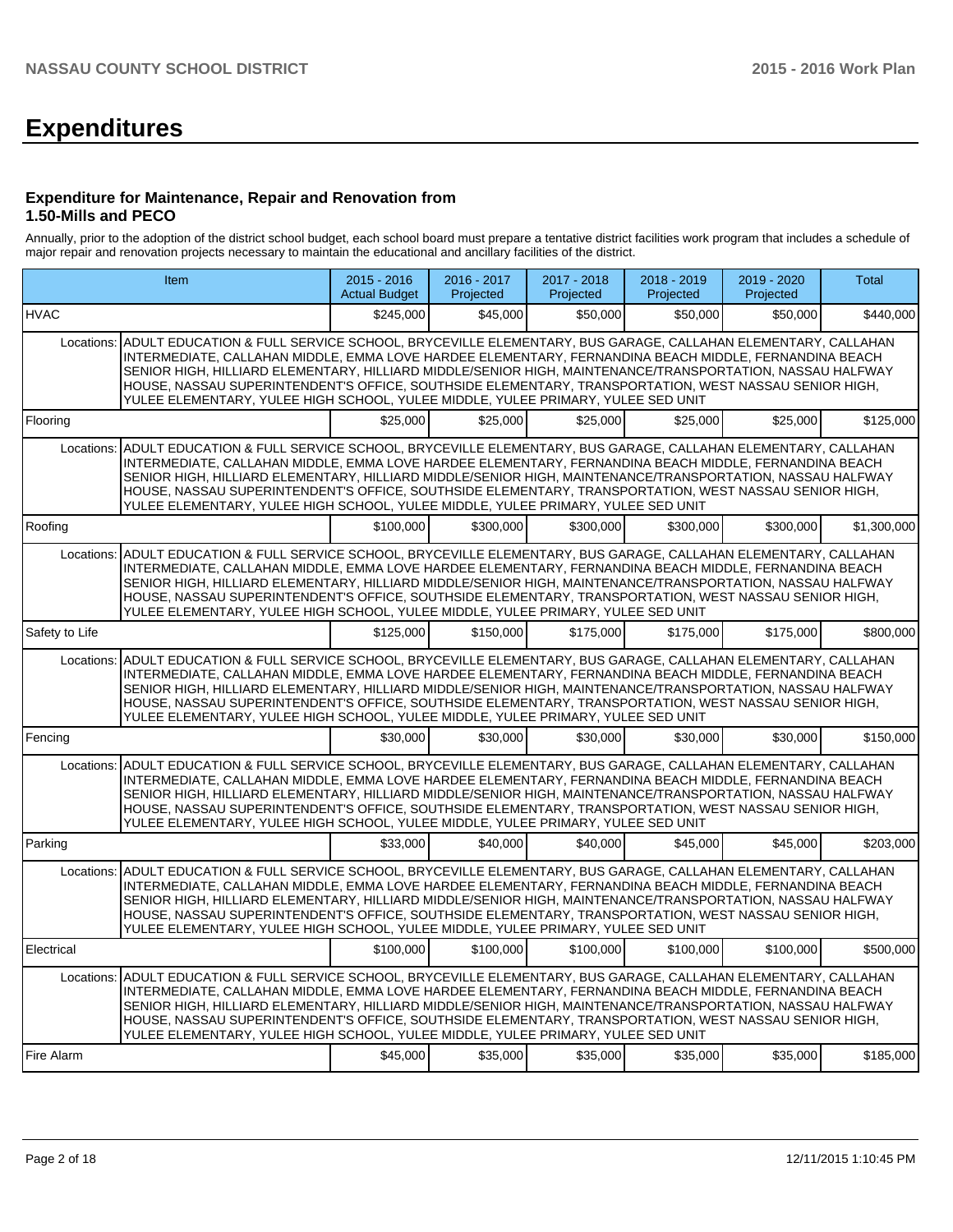|                                  | Locations: ADULT EDUCATION & FULL SERVICE SCHOOL, BRYCEVILLE ELEMENTARY, BUS GARAGE, CALLAHAN ELEMENTARY, CALLAHAN<br>INTERMEDIATE, CALLAHAN MIDDLE, EMMA LOVE HARDEE ELEMENTARY, FERNANDINA BEACH MIDDLE, FERNANDINA BEACH<br>SENIOR HIGH, HILLIARD ELEMENTARY, HILLIARD MIDDLE/SENIOR HIGH, MAINTENANCE/TRANSPORTATION, NASSAU HALFWAY<br>HOUSE, NASSAU SUPERINTENDENT'S OFFICE, SOUTHSIDE ELEMENTARY, TRANSPORTATION, WEST NASSAU SENIOR HIGH,<br>YULEE ELEMENTARY, YULEE HIGH SCHOOL, YULEE MIDDLE, YULEE PRIMARY, YULEE SED UNIT |             |           |             |             |             |             |
|----------------------------------|---------------------------------------------------------------------------------------------------------------------------------------------------------------------------------------------------------------------------------------------------------------------------------------------------------------------------------------------------------------------------------------------------------------------------------------------------------------------------------------------------------------------------------------|-------------|-----------|-------------|-------------|-------------|-------------|
| Telephone/Intercom System        |                                                                                                                                                                                                                                                                                                                                                                                                                                                                                                                                       | \$40,000    | \$50,000  | \$50,000    | \$55,000    | \$55,000    | \$250,000   |
|                                  | Locations: ADULT EDUCATION & FULL SERVICE SCHOOL, BRYCEVILLE ELEMENTARY, BUS GARAGE, CALLAHAN ELEMENTARY, CALLAHAN<br>INTERMEDIATE, CALLAHAN MIDDLE, EMMA LOVE HARDEE ELEMENTARY, FERNANDINA BEACH MIDDLE, FERNANDINA BEACH<br>SENIOR HIGH, HILLIARD ELEMENTARY, HILLIARD MIDDLE/SENIOR HIGH, MAINTENANCE/TRANSPORTATION, NASSAU HALFWAY<br>HOUSE, NASSAU SUPERINTENDENT'S OFFICE, SOUTHSIDE ELEMENTARY, TRANSPORTATION, WEST NASSAU SENIOR HIGH,<br>YULEE ELEMENTARY, YULEE HIGH SCHOOL, YULEE MIDDLE, YULEE PRIMARY, YULEE SED UNIT |             |           |             |             |             |             |
| <b>Closed Circuit Television</b> |                                                                                                                                                                                                                                                                                                                                                                                                                                                                                                                                       | \$20,000    | \$20,000  | \$20,000    | \$20,000    | \$20,000    | \$100,000   |
|                                  | Locations: ADULT EDUCATION & FULL SERVICE SCHOOL, BRYCEVILLE ELEMENTARY, BUS GARAGE, CALLAHAN ELEMENTARY, CALLAHAN<br>INTERMEDIATE, CALLAHAN MIDDLE, EMMA LOVE HARDEE ELEMENTARY, FERNANDINA BEACH MIDDLE, FERNANDINA BEACH<br>SENIOR HIGH, HILLIARD ELEMENTARY, HILLIARD MIDDLE/SENIOR HIGH, MAINTENANCE/TRANSPORTATION, NASSAU HALFWAY<br>HOUSE, NASSAU SUPERINTENDENT'S OFFICE, SOUTHSIDE ELEMENTARY, TRANSPORTATION, WEST NASSAU SENIOR HIGH,<br>YULEE ELEMENTARY, YULEE HIGH SCHOOL, YULEE MIDDLE, YULEE PRIMARY, YULEE SED UNIT |             |           |             |             |             |             |
| Paint                            |                                                                                                                                                                                                                                                                                                                                                                                                                                                                                                                                       | \$50,000    | \$25,000  | \$25,000    | \$25,000    | \$25,000    | \$150,000   |
|                                  | Locations: ADULT EDUCATION & FULL SERVICE SCHOOL, BRYCEVILLE ELEMENTARY, BUS GARAGE, CALLAHAN ELEMENTARY, CALLAHAN<br>INTERMEDIATE, CALLAHAN MIDDLE, EMMA LOVE HARDEE ELEMENTARY, FERNANDINA BEACH MIDDLE, FERNANDINA BEACH<br>SENIOR HIGH, HILLIARD ELEMENTARY, HILLIARD MIDDLE/SENIOR HIGH, MAINTENANCE/TRANSPORTATION, NASSAU HALFWAY<br>HOUSE, NASSAU SUPERINTENDENT'S OFFICE, SOUTHSIDE ELEMENTARY, TRANSPORTATION, WEST NASSAU SENIOR HIGH.<br>YULEE ELEMENTARY, YULEE HIGH SCHOOL, YULEE MIDDLE, YULEE PRIMARY, YULEE SED UNIT |             |           |             |             |             |             |
| Maintenance/Repair               |                                                                                                                                                                                                                                                                                                                                                                                                                                                                                                                                       | \$260,300   | \$150,000 | \$175,000   | \$175,000   | \$200,000   | \$960,300   |
|                                  | Locations: ADULT EDUCATION & FULL SERVICE SCHOOL, BRYCEVILLE ELEMENTARY, BUS GARAGE, CALLAHAN ELEMENTARY, CALLAHAN<br>INTERMEDIATE, CALLAHAN MIDDLE, EMMA LOVE HARDEE ELEMENTARY, FERNANDINA BEACH MIDDLE, FERNANDINA BEACH<br>SENIOR HIGH, HILLIARD ELEMENTARY, HILLIARD MIDDLE/SENIOR HIGH, MAINTENANCE/TRANSPORTATION, NASSAU HALFWAY<br>HOUSE, NASSAU SUPERINTENDENT'S OFFICE, SOUTHSIDE ELEMENTARY, TRANSPORTATION, WEST NASSAU SENIOR HIGH,<br>YULEE ELEMENTARY, YULEE HIGH SCHOOL, YULEE MIDDLE, YULEE PRIMARY, YULEE SED UNIT |             |           |             |             |             |             |
|                                  | Sub Total:                                                                                                                                                                                                                                                                                                                                                                                                                                                                                                                            | \$1,073,300 | \$970,000 | \$1,025,000 | \$1,035,000 | \$1,060,000 | \$5,163,300 |

| IPECO Maintenance Expenditures | \$249,191   | \$348,868 | \$387,756 | \$459,567 | \$496,560 | \$1,941,942 |
|--------------------------------|-------------|-----------|-----------|-----------|-----------|-------------|
| 50 Mill Sub Total: I           | \$1,230,809 | \$672.132 | \$688.244 | \$631,433 | \$619,440 | \$3,842,058 |

|                                                                                                                                                                                                                                                                                                                                                                                                                                                                                                                                      | Other Items                                                                                                                                                                                                                                                                                                                                                                                                                                                                                                                          | $2015 - 2016$<br><b>Actual Budget</b> | $2016 - 2017$<br>Projected | 2017 - 2018<br>Projected | $2018 - 2019$<br>Projected | $2019 - 2020$<br>Projected | Total     |
|--------------------------------------------------------------------------------------------------------------------------------------------------------------------------------------------------------------------------------------------------------------------------------------------------------------------------------------------------------------------------------------------------------------------------------------------------------------------------------------------------------------------------------------|--------------------------------------------------------------------------------------------------------------------------------------------------------------------------------------------------------------------------------------------------------------------------------------------------------------------------------------------------------------------------------------------------------------------------------------------------------------------------------------------------------------------------------------|---------------------------------------|----------------------------|--------------------------|----------------------------|----------------------------|-----------|
| Install Irrigation at BB Field                                                                                                                                                                                                                                                                                                                                                                                                                                                                                                       |                                                                                                                                                                                                                                                                                                                                                                                                                                                                                                                                      | \$6,000                               | \$0                        | \$0                      | <b>\$0</b>                 | \$0                        | \$6,000   |
|                                                                                                                                                                                                                                                                                                                                                                                                                                                                                                                                      | Locations   YULEE MIDDLE                                                                                                                                                                                                                                                                                                                                                                                                                                                                                                             |                                       |                            |                          |                            |                            |           |
| White Boards                                                                                                                                                                                                                                                                                                                                                                                                                                                                                                                         |                                                                                                                                                                                                                                                                                                                                                                                                                                                                                                                                      | \$20,000                              | \$20,000                   | \$20,000                 | \$25,000                   | \$25,000                   | \$110,000 |
|                                                                                                                                                                                                                                                                                                                                                                                                                                                                                                                                      | Locations ADULT EDUCATION & FULL SERVICE SCHOOL, BRYCEVILLE ELEMENTARY, BUS GARAGE, CALLAHAN ELEMENTARY, CALLAHAN<br>INTERMEDIATE, CALLAHAN MIDDLE, EMMA LOVE HARDEE ELEMENTARY, FERNANDINA BEACH MIDDLE, FERNANDINA BEACH<br>SENIOR HIGH, HILLIARD ELEMENTARY, HILLIARD MIDDLE/SENIOR HIGH, MAINTENANCE/TRANSPORTATION, NASSAU HALFWAY<br>HOUSE, NASSAU SUPERINTENDENT'S OFFICE, SOUTHSIDE ELEMENTARY, TRANSPORTATION, WEST NASSAU SENIOR HIGH,<br>YULEE ELEMENTARY, YULEE HIGH SCHOOL, YULEE MIDDLE, YULEE PRIMARY, YULEE SED UNIT |                                       |                            |                          |                            |                            |           |
|                                                                                                                                                                                                                                                                                                                                                                                                                                                                                                                                      | Water Treatment for Closed Loop Systems                                                                                                                                                                                                                                                                                                                                                                                                                                                                                              | \$10,000                              | \$10,000                   | \$10,000                 | \$10,000                   | \$10,000                   | \$50,000  |
| Locations ADULT EDUCATION & FULL SERVICE SCHOOL, BRYCEVILLE ELEMENTARY, BUS GARAGE, CALLAHAN ELEMENTARY, CALLAHAN<br>INTERMEDIATE, CALLAHAN MIDDLE, EMMA LOVE HARDEE ELEMENTARY, FERNANDINA BEACH MIDDLE, FERNANDINA BEACH<br>SENIOR HIGH, HILLIARD ELEMENTARY, HILLIARD MIDDLE/SENIOR HIGH, MAINTENANCE/TRANSPORTATION, NASSAU HALFWAY<br>HOUSE, NASSAU SUPERINTENDENT'S OFFICE, SOUTHSIDE ELEMENTARY, TRANSPORTATION, WEST NASSAU SENIOR HIGH,<br>YULEE ELEMENTARY, YULEE HIGH SCHOOL, YULEE MIDDLE, YULEE PRIMARY, YULEE SED UNIT |                                                                                                                                                                                                                                                                                                                                                                                                                                                                                                                                      |                                       |                            |                          |                            |                            |           |
| Insulate Backflow Preventer                                                                                                                                                                                                                                                                                                                                                                                                                                                                                                          |                                                                                                                                                                                                                                                                                                                                                                                                                                                                                                                                      | \$15,000                              | \$15,000                   | \$15,000                 | \$15,000                   | \$15,000                   | \$75,000  |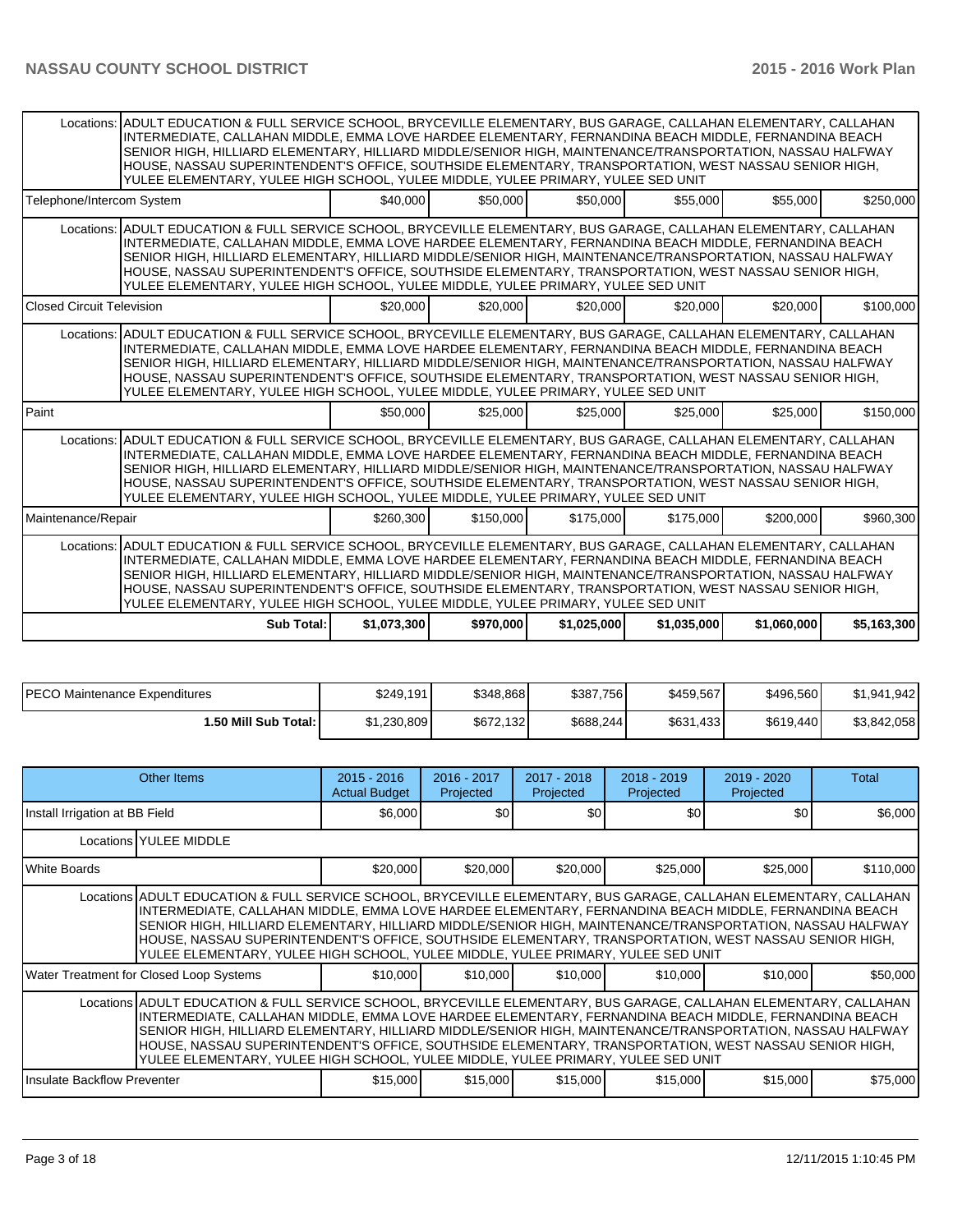|                                   | Locations ADULT EDUCATION & FULL SERVICE SCHOOL, BRYCEVILLE ELEMENTARY, BUS GARAGE, CALLAHAN ELEMENTARY, CALLAHAN<br>INTERMEDIATE, CALLAHAN MIDDLE, EMMA LOVE HARDEE ELEMENTARY, FERNANDINA BEACH MIDDLE, FERNANDINA BEACH<br>SENIOR HIGH, HILLIARD ELEMENTARY, HILLIARD MIDDLE/SENIOR HIGH, MAINTENANCE/TRANSPORTATION, NASSAU HALFWAY<br>HOUSE, NASSAU SUPERINTENDENT'S OFFICE, SOUTHSIDE ELEMENTARY, TRANSPORTATION, WEST NASSAU SENIOR HIGH,<br>YULEE ELEMENTARY, YULEE HIGH SCHOOL, YULEE MIDDLE, YULEE PRIMARY, YULEE SED UNIT |          |         |         |         |         |          |  |  |  |  |
|-----------------------------------|--------------------------------------------------------------------------------------------------------------------------------------------------------------------------------------------------------------------------------------------------------------------------------------------------------------------------------------------------------------------------------------------------------------------------------------------------------------------------------------------------------------------------------------|----------|---------|---------|---------|---------|----------|--|--|--|--|
| Maintenance/Repair Operable Walls |                                                                                                                                                                                                                                                                                                                                                                                                                                                                                                                                      | \$6,000  | \$6,000 | \$6,000 | \$6.000 | \$6,000 | \$30,000 |  |  |  |  |
|                                   | Locations ADULT EDUCATION & FULL SERVICE SCHOOL, CALLAHAN ELEMENTARY, FERNANDINA BEACH SENIOR HIGH, HILLIARD<br>ELEMENTARY, HILLIARD MIDDLE/SENIOR HIGH, YULEE ELEMENTARY                                                                                                                                                                                                                                                                                                                                                            |          |         |         |         |         |          |  |  |  |  |
| Develop Football/Soccer Field     |                                                                                                                                                                                                                                                                                                                                                                                                                                                                                                                                      | \$30,000 | \$0     | \$0     | \$0     | \$0     | \$30,000 |  |  |  |  |
|                                   | Locations FERNANDINA BEACH MIDDLE                                                                                                                                                                                                                                                                                                                                                                                                                                                                                                    |          |         |         |         |         |          |  |  |  |  |
| Repair/Replace sidewalks          |                                                                                                                                                                                                                                                                                                                                                                                                                                                                                                                                      | \$35,000 | \$0     | \$0     | \$0     | \$0     | \$35,000 |  |  |  |  |
|                                   | Locations FERNANDINA BEACH MIDDLE                                                                                                                                                                                                                                                                                                                                                                                                                                                                                                    |          |         |         |         |         |          |  |  |  |  |
| Replace Flooring Media            |                                                                                                                                                                                                                                                                                                                                                                                                                                                                                                                                      | \$25,000 | \$0     | \$0     | \$0     | \$0     | \$25,000 |  |  |  |  |
|                                   | Locations SOUTHSIDE ELEMENTARY                                                                                                                                                                                                                                                                                                                                                                                                                                                                                                       |          |         |         |         |         |          |  |  |  |  |
| <b>Renovate Toilets</b>           |                                                                                                                                                                                                                                                                                                                                                                                                                                                                                                                                      | \$40,000 | \$0     | \$0     | \$0     | \$0     | \$40,000 |  |  |  |  |
|                                   | Locations SOUTHSIDE ELEMENTARY                                                                                                                                                                                                                                                                                                                                                                                                                                                                                                       |          |         |         |         |         |          |  |  |  |  |
| Replace Media Carpet              |                                                                                                                                                                                                                                                                                                                                                                                                                                                                                                                                      | \$25,000 | \$0     | \$0     | \$0     | \$0     | \$25,000 |  |  |  |  |
|                                   | Locations CALLAHAN ELEMENTARY                                                                                                                                                                                                                                                                                                                                                                                                                                                                                                        |          |         |         |         |         |          |  |  |  |  |
| Renovate Toilets BLDG 02          |                                                                                                                                                                                                                                                                                                                                                                                                                                                                                                                                      | \$40,000 | \$0     | \$0     | \$0     | \$0     | \$40,000 |  |  |  |  |
|                                   | Locations CALLAHAN ELEMENTARY                                                                                                                                                                                                                                                                                                                                                                                                                                                                                                        |          |         |         |         |         |          |  |  |  |  |
| Repair/Replace Floor BLDG 01      |                                                                                                                                                                                                                                                                                                                                                                                                                                                                                                                                      | \$25,000 | \$0     | \$0     | \$0     | \$0     | \$25,000 |  |  |  |  |
|                                   | Locations CALLAHAN ELEMENTARY                                                                                                                                                                                                                                                                                                                                                                                                                                                                                                        |          |         |         |         |         |          |  |  |  |  |
| Reroof BLDG 17                    |                                                                                                                                                                                                                                                                                                                                                                                                                                                                                                                                      | \$50,000 | \$0     | \$0     | \$0     | \$0     | \$50,000 |  |  |  |  |
|                                   | Locations HILLIARD MIDDLE/SENIOR HIGH                                                                                                                                                                                                                                                                                                                                                                                                                                                                                                |          |         |         |         |         |          |  |  |  |  |
| Widen Sidewalks in Courtyard      |                                                                                                                                                                                                                                                                                                                                                                                                                                                                                                                                      | \$7,000  | \$0     | \$0     | \$0     | \$0     | \$7,000  |  |  |  |  |
|                                   | Locations YULEE MIDDLE                                                                                                                                                                                                                                                                                                                                                                                                                                                                                                               |          |         |         |         |         |          |  |  |  |  |
| Replace Carpet Conference Room    |                                                                                                                                                                                                                                                                                                                                                                                                                                                                                                                                      | \$10,000 | \$0     | \$0     | \$0     | \$0     | \$10,000 |  |  |  |  |
|                                   | Locations HILLIARD ELEMENTARY                                                                                                                                                                                                                                                                                                                                                                                                                                                                                                        |          |         |         |         |         |          |  |  |  |  |
| Repair/Repalce Sprinkler System   |                                                                                                                                                                                                                                                                                                                                                                                                                                                                                                                                      | \$5,000  | \$0     | \$0     | \$0     | \$0     | \$5,000  |  |  |  |  |
|                                   | Locations HILLIARD ELEMENTARY                                                                                                                                                                                                                                                                                                                                                                                                                                                                                                        |          |         |         |         |         |          |  |  |  |  |
| Replace Playground Equipment      |                                                                                                                                                                                                                                                                                                                                                                                                                                                                                                                                      | \$30,000 | \$0]    | \$0     | \$0     | \$0     | \$30,000 |  |  |  |  |
|                                   | Locations YULEE PRIMARY                                                                                                                                                                                                                                                                                                                                                                                                                                                                                                              |          |         |         |         |         |          |  |  |  |  |
| Paint (campus wide)               |                                                                                                                                                                                                                                                                                                                                                                                                                                                                                                                                      | \$25,000 | \$0     | \$0     | \$0     | \$0     | \$25,000 |  |  |  |  |
|                                   | Locations YULEE PRIMARY                                                                                                                                                                                                                                                                                                                                                                                                                                                                                                              |          |         |         |         |         |          |  |  |  |  |
| Install Baseball Scoreboard       |                                                                                                                                                                                                                                                                                                                                                                                                                                                                                                                                      | \$1,500  | \$0     | \$0     | \$0     | \$0     | \$1,500  |  |  |  |  |
|                                   | Locations FERNANDINA BEACH SENIOR HIGH                                                                                                                                                                                                                                                                                                                                                                                                                                                                                               |          |         |         |         |         |          |  |  |  |  |
| Repair Baseball Dugout            |                                                                                                                                                                                                                                                                                                                                                                                                                                                                                                                                      | \$1,200  | \$0     | \$0     | \$0     | \$0     | \$1,200  |  |  |  |  |
|                                   | Locations FERNANDINA BEACH SENIOR HIGH                                                                                                                                                                                                                                                                                                                                                                                                                                                                                               |          |         |         |         |         |          |  |  |  |  |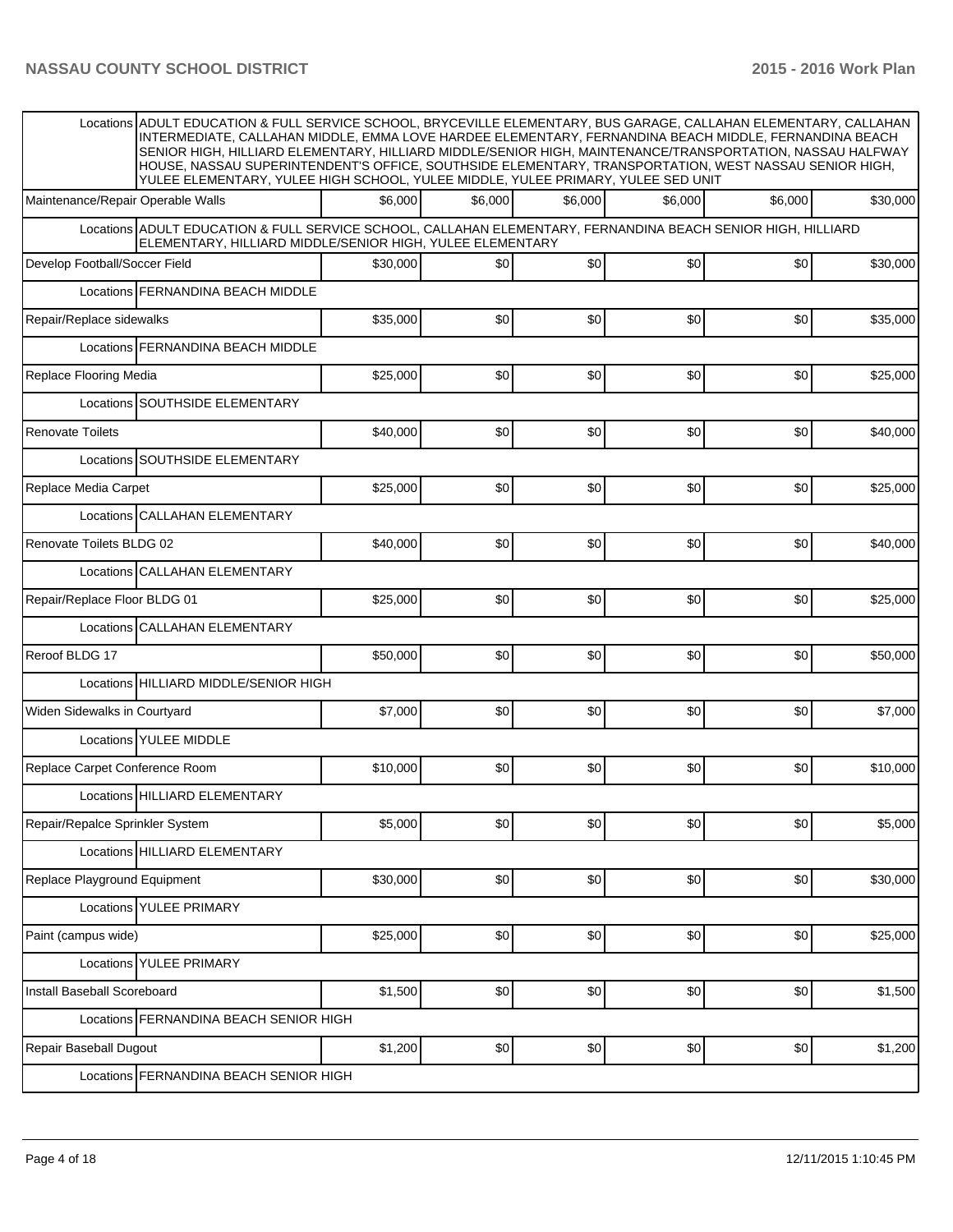|  | Total:<br>. | .480.000 | 1.000<br>⊸1.021 | \$1,076,000 | \$1.091.000 | .116.000<br>đа<br>וכ | \$5.784.000 |
|--|-------------|----------|-----------------|-------------|-------------|----------------------|-------------|
|--|-------------|----------|-----------------|-------------|-------------|----------------------|-------------|

## **Local 1.50 Mill Expenditure For Maintenance, Repair and Renovation**

Anticipated expenditures expected from local funding sources over the years covered by the current work plan.

| Item                                                         | 2015 - 2016<br><b>Actual Budget</b> | 2016 - 2017<br>Projected | 2017 - 2018<br>Projected | 2018 - 2019<br>Projected | 2019 - 2020<br>Projected | <b>Total</b> |
|--------------------------------------------------------------|-------------------------------------|--------------------------|--------------------------|--------------------------|--------------------------|--------------|
| Remaining Maint and Repair from 1.5 Mills                    | \$1,230,809                         | \$672,132                | \$688,244                | \$631,433                | \$619,440                | \$3,842,058  |
| Maintenance/Repair Salaries                                  | \$2,350,000                         | \$1,950,000              | \$2,200,000              | \$2,350,000              | \$2,350,000              | \$11,200,000 |
| <b>School Bus Purchases</b>                                  | \$770,000                           | \$700,000                | \$700,000                | \$700,000                | \$700,000                | \$3,570,000  |
| Other Vehicle Purchases                                      | \$65,000                            | \$0                      | \$0                      | \$0                      | \$0                      | \$65,000     |
| Capital Outlay Equipment                                     | \$0                                 | \$0                      | \$0                      | \$0                      | \$0                      | \$0          |
| <b>Rent/Lease Payments</b>                                   | \$0                                 | \$0                      | \$0                      | \$0                      | \$0                      | \$0          |
| <b>COP Debt Service</b>                                      | \$0                                 | \$0                      | \$0                      | \$0                      | \$0                      | \$0          |
| Rent/Lease Relocatables                                      | \$192,400                           | \$150,000                | \$125,000                | \$125,000                | \$125,000                | \$717,400    |
| <b>Environmental Problems</b>                                | \$0                                 | \$0                      | \$0                      | \$0                      | \$0                      | \$0          |
| s.1011.14 Debt Service                                       | \$0                                 | \$0                      | \$0                      | \$0                      | \$0                      | \$0          |
| <b>Special Facilities Construction Account</b>               | 30                                  | \$0                      | 30                       | \$0                      | \$0                      | \$0          |
| Premiums for Property Casualty Insurance - 1011.71<br>(4a,b) | \$557,984                           | \$780,000                | \$780,000                | \$780,000                | \$0                      | \$2,897,984  |
| Qualified School Construction Bonds (QSCB)                   | 30                                  | \$0                      | \$0                      | \$0                      | \$0                      | \$0          |
| Qualified Zone Academy Bonds (QZAB)                          | \$81,225                            | \$82,000                 | \$82,000                 | \$82,000                 | \$82,000                 | \$409,225    |
| Set Up Costs for Relocatables                                | \$36,419                            | \$25,000                 | \$25,000                 | \$20,000                 | \$20,000                 | \$126,419    |
| Purchase Sissor Lift with Trailer                            | \$20,000                            | \$0                      | \$0                      | \$0                      | \$0                      | \$20,000     |
| <b>Local Expenditure Totals:</b>                             | \$5,303,837                         | \$4,359,132              | \$4,600,244              | \$4,688,433              | \$3,896,440              | \$22,848,086 |

## **Revenue**

## **1.50 Mill Revenue Source**

Schedule of Estimated Capital Outlay Revenue from each currently approved source which is estimated to be available for expenditures on the projects included in the tentative district facilities work program. All amounts are NET after considering carryover balances, interest earned, new COP's, 1011.14 and 1011.15 loans, etc. Districts cannot use 1.5-Mill funds for salaries except for those explicitly associated with maintenance/repair projects. (1011.71 (5), F.S.)

| <b>Item</b>                                                                         | Fund | $2015 - 2016$<br><b>Actual Value</b> | 2016 - 2017<br>Projected | $2017 - 2018$<br>Projected | $2018 - 2019$<br>Projected | $2019 - 2020$<br>Projected | Total            |
|-------------------------------------------------------------------------------------|------|--------------------------------------|--------------------------|----------------------------|----------------------------|----------------------------|------------------|
| $(1)$ Non-exempt property<br>lassessed valuation                                    |      | \$7,383,469,759                      | \$7,814,001,484          | \$8,296,016,021            | \$8,790,838,513            | \$9,316,735,538            | \$41,601,061,315 |
| $(2)$ The Millege projected for<br>discretionary capital outlay per<br>ls.1011.71   |      | 1.40 l                               | 1.50 l                   | 1.50                       | 1.50                       | 1.50                       |                  |
| $(3)$ Full value of the 1.50-Mill<br>discretionary capital outlay per<br>ls.1011.71 |      | \$12,404,229                         | \$13,127,522             | \$13.937.307               | \$14.768.609               | \$15,652,116               | \$69,889,783     |
| (4) Value of the portion of the 1.50<br>l-Mill ACTUALLY levied                      | 370  | \$9,923,383                          | \$11,252,162             | \$11,946,263               | \$12,658,807               | \$13.416.099               | \$59,196,714     |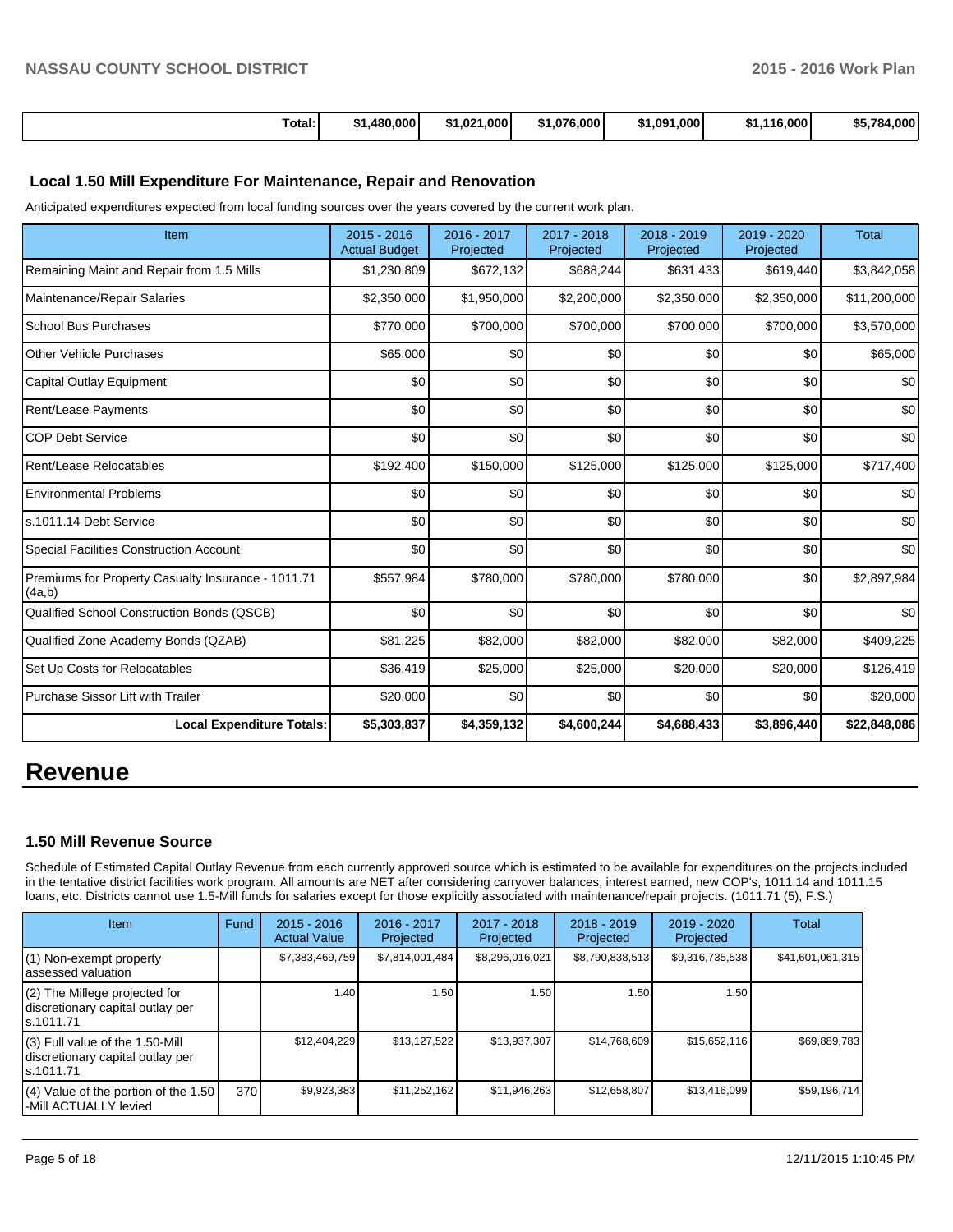| Difference<br>.<br>(5)<br>$\mu$ and (4)<br>$\sqrt{2}$<br>of lines<br>- 112<br>، ب<br>. UI |  | .480,846<br>ົ້ | \$1,875,360 | \$1,991,044 | \$2,109,802<br>.⊾ত | \$2,236,017 | \$10,693,069 |
|-------------------------------------------------------------------------------------------|--|----------------|-------------|-------------|--------------------|-------------|--------------|
|-------------------------------------------------------------------------------------------|--|----------------|-------------|-------------|--------------------|-------------|--------------|

## **PECO Revenue Source**

The figure in the row designated "PECO Maintenance" will be subtracted from funds available for new construction because PECO maintenance dollars cannot be used for new construction.

| Item                                  | Fund | $2015 - 2016$<br><b>Actual Budget</b> | 2016 - 2017<br>Projected | 2017 - 2018<br>Projected | $2018 - 2019$<br>Projected | $2019 - 2020$<br>Projected | Total            |
|---------------------------------------|------|---------------------------------------|--------------------------|--------------------------|----------------------------|----------------------------|------------------|
| <b>IPECO New Construction</b>         | 340  | \$O I                                 | \$0 <sub>1</sub>         | \$0                      | \$0                        | \$0                        | \$0 <sub>1</sub> |
| <b>IPECO Maintenance Expenditures</b> |      | \$249.191                             | \$348.868                | \$387.756                | \$459.567                  | \$496,560                  | \$1,941,942      |
|                                       |      | \$249.191                             | \$348,868                | \$387,756                | \$459,567                  | \$496,560                  | \$1,941,942      |

## **CO & DS Revenue Source**

Revenue from Capital Outlay and Debt Service funds.

| Item                                               | Fund | $2015 - 2016$<br><b>Actual Budget</b> | $2016 - 2017$<br>Projected | $2017 - 2018$<br>Projected | $2018 - 2019$<br>Projected | $2019 - 2020$<br>Projected | Total     |
|----------------------------------------------------|------|---------------------------------------|----------------------------|----------------------------|----------------------------|----------------------------|-----------|
| ICO & DS Cash Flow-through<br><b>I</b> Distributed | 360  | \$91.239                              | \$91,239                   | \$91.239                   | \$91.239                   | \$91,239                   | \$456.195 |
| ICO & DS Interest on<br>Undistributed CO           | 360  | \$2,691                               | \$2,691                    | \$2,691                    | \$2.691                    | \$2,691                    | \$13,455  |
|                                                    |      | \$93,930                              | \$93,930                   | \$93,930                   | \$93,930                   | \$93,930                   | \$469,650 |

#### **Fair Share Revenue Source**

All legally binding commitments for proportionate fair-share mitigation for impacts on public school facilities must be included in the 5-year district work program.

Nothing reported for this section.

## **Sales Surtax Referendum**

Specific information about any referendum for a 1-cent or ½-cent surtax referendum during the previous year.

**Did the school district hold a surtax referendum during the past fiscal year 2014 - 2015?**

No

## **Additional Revenue Source**

Any additional revenue sources

| Item                                      | $2015 - 2016$<br><b>Actual Value</b> | 2016 - 2017<br>Projected | $2017 - 2018$<br>Proiected | 2018 - 2019<br>Projected | 2019 - 2020<br>Projected | Total |
|-------------------------------------------|--------------------------------------|--------------------------|----------------------------|--------------------------|--------------------------|-------|
| Proceeds from a s.1011.14/15 F.S. Loans I | \$0 <sub>1</sub>                     | \$0                      | \$0                        | \$0 I                    | \$0                      | \$0   |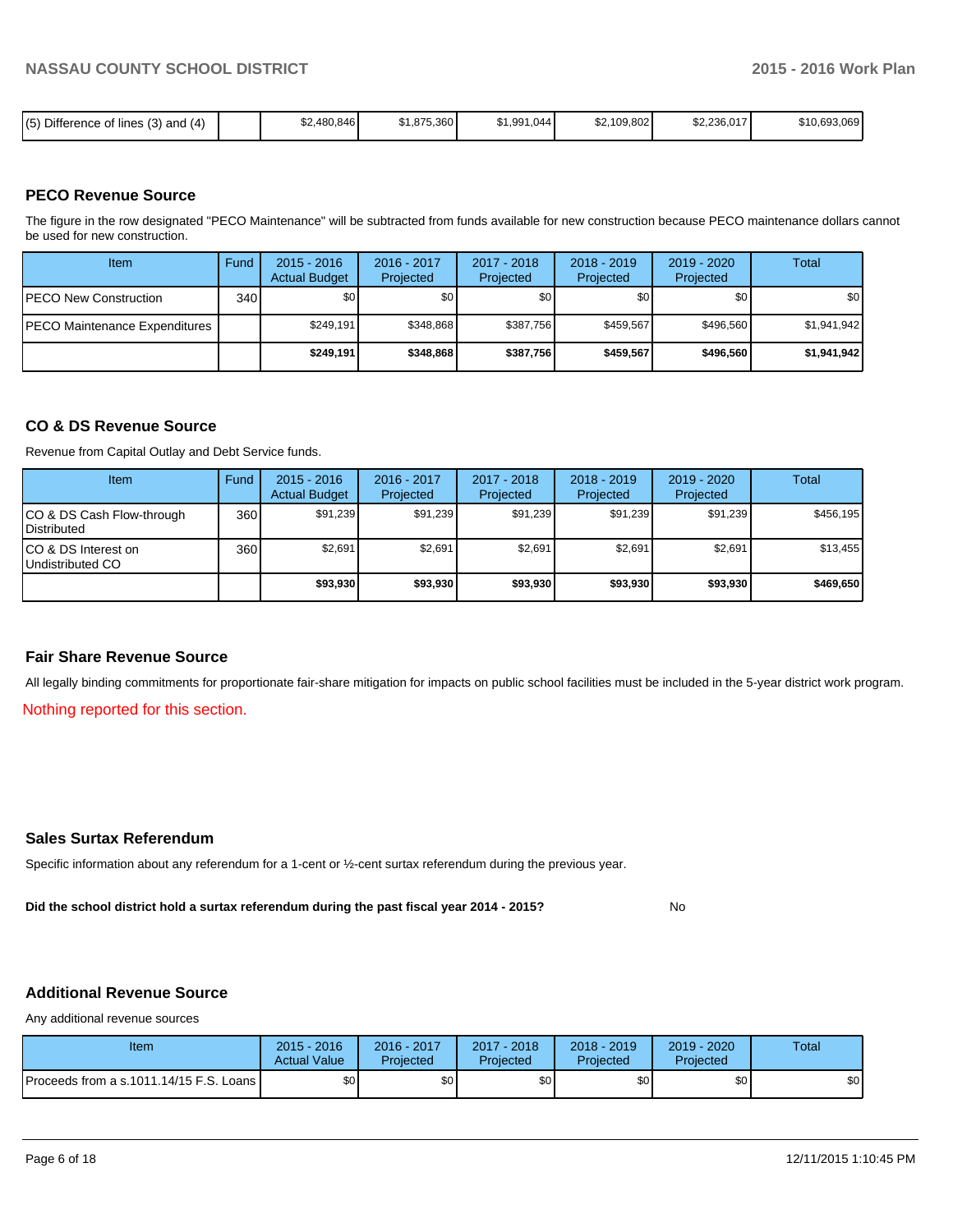| District Bonds - Voted local bond<br>referendum proceeds per s.9, Art VII<br><b>State Constitution</b>                    | \$0          | \$0         | \$0         | \$0         | \$0         | \$0          |
|---------------------------------------------------------------------------------------------------------------------------|--------------|-------------|-------------|-------------|-------------|--------------|
| Proceeds from Special Act Bonds                                                                                           | \$0          | \$0         | \$0         | \$0         | \$0         | \$0          |
| Estimated Revenue from CO & DS Bond<br>Sale                                                                               | \$0          | \$0         | \$0         | \$0         | \$0         | \$0          |
| Proceeds from Voted Capital<br>Improvements millage                                                                       | \$0          | \$0         | \$0         | \$0         | \$0         | \$0          |
| Other Revenue for Other Capital Projects                                                                                  | \$0          | \$0         | \$0         | \$0         | \$0         | \$0          |
| Proceeds from 1/2 cent sales surtax<br>authorized by school board                                                         | \$0          | \$0         | \$0         | \$0         | \$0         | \$0          |
| Proceeds from local governmental<br>infrastructure sales surtax                                                           | \$0          | \$0         | \$0         | \$0         | \$0         | \$0          |
| Proceeds from Certificates of<br>Participation (COP's) Sale                                                               | \$0          | \$0         | \$0         | \$0         | \$0         | \$0          |
| Classrooms First Bond proceeds amount<br>authorized in FY 1997-98                                                         | \$0          | \$0         | \$0         | \$0         | \$0         | \$0          |
| <b>Classrooms for Kids</b>                                                                                                | \$0          | \$0         | \$0         | \$0         | \$0         | \$0          |
| <b>District Equity Recognition</b>                                                                                        | \$0          | \$0         | \$0         | \$0         | \$0         | \$0          |
| <b>Federal Grants</b>                                                                                                     | \$0          | \$0         | \$0         | \$0         | \$0         | \$0          |
| Proportionate share mitigation (actual<br>cash revenue only, not in kind donations)                                       | \$0          | \$0         | \$0         | \$0         | \$0         | \$0          |
| Impact fees received                                                                                                      | \$1,600,000  | \$1,800,000 | \$2,000,000 | \$2,200,000 | \$2,200,000 | \$9,800,000  |
| Private donations                                                                                                         | \$0          | \$0         | \$0         | \$0         | \$0         | \$0          |
| Grants from local governments or not-for-<br>profit organizations                                                         | \$0          | \$0         | \$0         | \$0         | \$0         | \$0          |
| Interest, Including Profit On Investment                                                                                  | \$0          | \$0         | \$0         | \$0         | \$0         | \$0          |
| Revenue from Bonds pledging proceeds<br>from 1 cent or 1/2 cent Sales Surtax                                              | \$0          | \$0         | \$0         | \$0         | \$0         | \$0          |
| <b>Total Fund Balance Carried Forward</b>                                                                                 | \$38,946,095 | \$0         | \$0         | \$0         | \$0         | \$38,946,095 |
| General Capital Outlay Obligated Fund<br><b>Balance Carried Forward From Total</b><br><b>Fund Balance Carried Forward</b> | \$0          | \$0         | \$0         | \$0         | \$0         | \$0          |
| Special Facilities Construction Account                                                                                   | \$0          | \$0         | \$0         | \$0         | \$0         | \$0          |
| One Cent - 1/2 Cent Sales Surtax Debt<br>Service From Total Fund Balance Carried<br>Forward                               | \$0          | \$0         | \$0         | \$0         | \$0         | \$0          |
| Capital Outlay Projects Funds Balance<br>Carried Forward From Total Fund<br><b>Balance Carried Forward</b>                | \$0          | \$0         | \$0         | \$0         | \$0         | \$0          |
| <b>Subtotal</b>                                                                                                           | \$40,546,095 | \$1,800,000 | \$2,000,000 | \$2,200,000 | \$2,200,000 | \$48,746,095 |

## **Total Revenue Summary**

| <b>Item Name</b>                                                | $2015 - 2016$<br><b>Budget</b> | 2016 - 2017<br>Projected | 2017 - 2018<br><b>Projected</b> | $2018 - 2019$<br>Projected | $2019 - 2020$<br>Projected | <b>Five Year Total</b> |
|-----------------------------------------------------------------|--------------------------------|--------------------------|---------------------------------|----------------------------|----------------------------|------------------------|
| Local 1.5 Mill Discretionary Capital Outlay<br><b>I</b> Revenue | \$9,923,383                    | \$11.252.162             | \$11.946.263                    | \$12.658.807               | \$13.416.099               | \$59,196,714           |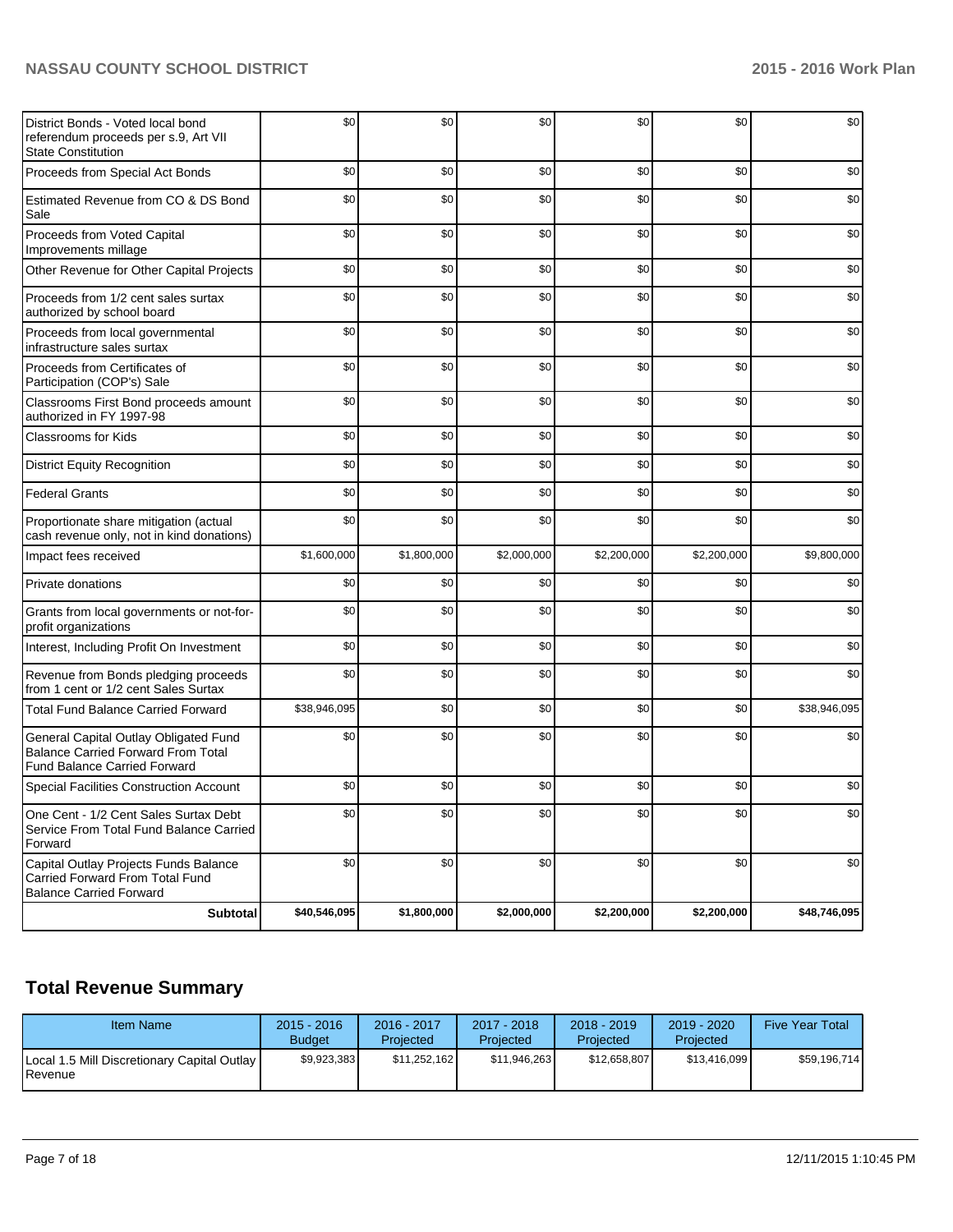| <b>IPECO and 1.5 Mill Maint and Other 1.5</b><br><b>IMill Expenditures</b> | (S5, 303, 837) | (S4, 359, 132) | (S4,600,244) | (S4,688,433) | (S3,896,440) | (\$22,848,086) |
|----------------------------------------------------------------------------|----------------|----------------|--------------|--------------|--------------|----------------|
| IPECO Maintenance Revenue                                                  | \$249.191      | \$348.868      | \$387.756    | \$459.567    | \$496.560    | \$1.941.942    |
| <b>Available 1.50 Mill for New</b><br>l Construction                       | \$4.619.546    | \$6.893.030    | \$7.346.019  | \$7.970.3741 | \$9.519.659  | \$36,348,628   |

| <b>Item Name</b>                 | $2015 - 2016$<br><b>Budget</b> | 2016 - 2017<br>Projected | 2017 - 2018<br>Projected | $2018 - 2019$<br>Projected | 2019 - 2020<br>Projected | <b>Five Year Total</b> |
|----------------------------------|--------------------------------|--------------------------|--------------------------|----------------------------|--------------------------|------------------------|
| ICO & DS Revenue                 | \$93,930                       | \$93,930                 | \$93,930                 | \$93,930                   | \$93,930                 | \$469,650              |
| IPECO New Construction Revenue   | \$0                            | \$0                      | \$0                      | \$0                        | \$0                      | \$0 <sub>1</sub>       |
| Other/Additional Revenue         | \$40,546,095                   | \$1,800,000              | \$2,000,000              | \$2,200,000                | \$2,200,000              | \$48,746,095           |
| <b>Total Additional Revenuel</b> | \$40,640,025                   | \$1,893,930              | \$2,093,930              | \$2,293,930                | \$2,293,930              | \$49,215,745           |
| <b>Total Available Revenue</b>   | \$45,259,571                   | \$8,786,960              | \$9,439,949              | \$10,264,304               | \$11,813,589             | \$85,564,373           |

# **Project Schedules**

## **Capacity Project Schedules**

A schedule of capital outlay projects necessary to ensure the availability of satisfactory classrooms for the projected student enrollment in K-12 programs.

| <b>Project Description</b>                                                        | Location                                               |                          | $2015 - 2016$ | 2016 - 2017 | 2017 - 2018 | 2018 - 2019 | 2019 - 2020 | <b>Total</b>    | Funded |
|-----------------------------------------------------------------------------------|--------------------------------------------------------|--------------------------|---------------|-------------|-------------|-------------|-------------|-----------------|--------|
| 3 Units Primary Skills<br>Lab, 1 ESE Pre-K                                        | <b>EMMA LOVE</b><br><b>HARDEE</b><br><b>ELEMENTARY</b> | Planned<br>Cost:         | \$2,063,523   | \$0         | \$0         | \$0         | \$0         | \$2,063,523 Yes |        |
|                                                                                   |                                                        | <b>Student Stations:</b> | 64            | 0           | 0           | $\Omega$    | 0           | 64              |        |
|                                                                                   |                                                        | <b>Total Classrooms:</b> | 4             | $\Omega$    | 0           | $\Omega$    | $\Omega$    | 4               |        |
|                                                                                   |                                                        | Gross Sq Ft:             | 8,025         | $\Omega$    | $\Omega$    | $\Omega$    | $\Omega$    | 8,025           |        |
| Remodeling/New<br>Construction BLDG<br>[01, 07, 05, 08, 09,<br>04, 02 Classrooms. | <b>CALLAHAN</b><br><b>ELEMENTARY</b>                   | Planned<br>Cost:         | \$0           | \$0         | \$0         | \$0         | \$6,000,000 | \$6,000,000 Yes |        |
|                                                                                   |                                                        | <b>Student Stations:</b> | $\mathbf 0$   | $\Omega$    | $\Omega$    | $\Omega$    | 132         | 132             |        |
|                                                                                   |                                                        | <b>Total Classrooms:</b> | $\mathbf 0$   | ი           | $\Omega$    | n           | 6           | 6               |        |
|                                                                                   |                                                        | Gross Sq Ft:             | $\mathbf 0$   | O           | $\Omega$    | 0           | 10,000      | 10,000          |        |
| 3 Units<br>Intermediate/Middle<br>Classrooms, 1<br><b>Vocational Tech Lab</b>     | CALLAHAN MIDDLE                                        | Planned<br>Cost:         | \$0           | \$0         | \$0         | \$2,000,000 | \$0         | \$2,000,000 Yes |        |
|                                                                                   |                                                        | <b>Student Stations:</b> | $\mathbf 0$   | $\Omega$    | $\Omega$    | 66          | $\Omega$    | 66              |        |
|                                                                                   |                                                        | <b>Total Classrooms:</b> | $\mathbf 0$   | $\Omega$    | $\mathbf 0$ | 4           | $\Omega$    | 4               |        |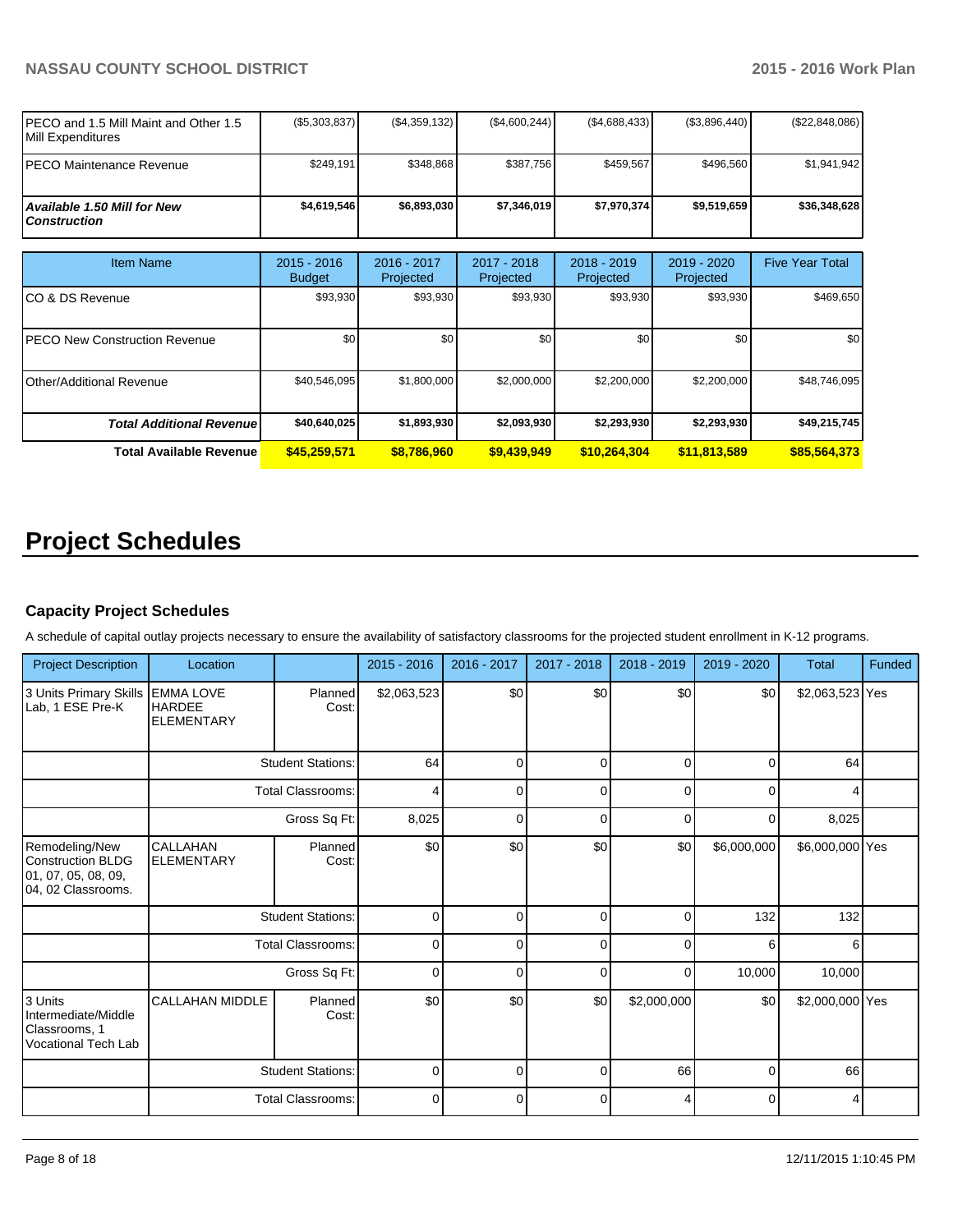|                                                                         |                   | Gross Sq Ft:             |             |     |     | 5,000       | 0           | 5,000           |  |
|-------------------------------------------------------------------------|-------------------|--------------------------|-------------|-----|-----|-------------|-------------|-----------------|--|
| 2 Units Primary Skills SOUTHSIDE<br>Lab, 1 ESE Pre-K,<br><b>Toilets</b> | <b>ELEMENTARY</b> | Planned<br>Cost:         | \$1,933,914 | \$0 | \$0 | \$0         | \$0         | \$1,933,914 Yes |  |
|                                                                         |                   | <b>Student Stations:</b> | 56          |     |     |             | 0           | 56              |  |
|                                                                         |                   | Total Classrooms:        |             |     |     |             |             |                 |  |
|                                                                         |                   | Gross Sq Ft:             | 8,220       |     |     |             | 0           | 8,220           |  |
|                                                                         |                   | <b>Planned Cost:</b>     | \$3,997,437 | \$0 | \$0 | \$2,000,000 | \$6,000,000 | \$11,997,437    |  |
|                                                                         |                   | <b>Student Stations:</b> | 120         | 0   | o   | 66          | 132         | 318             |  |

**Total Classrooms: 8 0 0 4 6 18**

**Gross Sq Ft: 16,245 0 0 5,000 10,000 31,245**

## **Other Project Schedules**

Major renovations, remodeling, and additions of capital outlay projects that do not add capacity to schools.

| <b>Project Description</b>                                                                  | Location                                           | $2015 - 2016$<br><b>Actual Budget</b> | 2016 - 2017<br>Projected | 2017 - 2018<br>Projected | 2018 - 2019<br>Projected | 2019 - 2020<br>Projected | <b>Total</b>     | <b>Funded</b> |
|---------------------------------------------------------------------------------------------|----------------------------------------------------|---------------------------------------|--------------------------|--------------------------|--------------------------|--------------------------|------------------|---------------|
| Mechanical retrofit                                                                         | <b>FERNANDINA BEACH</b><br><b>MIDDLE</b>           | \$349,810                             | \$0                      | \$0                      | \$0                      | \$0                      | \$349,810 Yes    |               |
| <b>District Wide Technology</b><br>Additions, Upgrades, Refresh,<br>and Digital Classrooms. | Location not specified                             | \$2,620,512                           | \$3,800,000              | \$3,800,000              | \$4,000,000              | \$4,000,000              | \$18,220,512 Yes |               |
| <b>District Wide Electrical</b><br>Upgrades                                                 | Location not specified                             | \$100,000                             | \$150,000                | \$175,000                | \$175,000                | \$175,000                | \$775,000 Yes    |               |
| District Wide Land Purchases                                                                | Location not specified                             | \$1,622,976                           | \$1,500,000              | \$1,500,000              | \$1,500,000              | \$1,500,000              | \$7,622,976 Yes  |               |
| District Office Renovations                                                                 | <b>NASSAU</b><br>SUPERINTENDENT'S<br><b>OFFICE</b> | \$1,000,252                           | \$0                      | \$0                      | \$0                      | \$0                      | \$1,000,252 Yes  |               |
| Playground Equipment County<br>Wide                                                         | Location not specified                             | \$61,990                              | \$50,000                 | \$50,000                 | \$50,000                 | \$50,000                 | \$261,990 Yes    |               |
| Bus Garage Fernandina Area                                                                  | Location not specified                             | \$1,100,000                           | \$0                      | \$0                      | \$0                      | \$0                      | \$1,100,000 Yes  |               |
| New Elementary School Yulee<br>Area. (ENCPA)                                                | Location not specified                             | \$22.168.714                          | \$0                      | \$0                      | \$0                      | \$0                      | \$22.168.714 Yes |               |
| Install Generator at Facilities<br>and Transportaion Office.                                | MAINTENANCE/TRANSP<br><b>ORTATION</b>              | \$186,500                             | \$0                      | \$0                      | \$0                      | \$0                      | \$186,500 Yes    |               |
| <b>Add Walkway Covers</b>                                                                   | YULEE MIDDLE                                       | \$200,000                             | \$0                      | \$0                      | \$0                      | \$0                      | \$200,000 Yes    |               |
| Raze (demo) Bldg 04 and 14                                                                  | YULEE SED UNIT                                     | \$35,000                              | \$0                      | \$0                      | \$0                      | \$0                      | \$35,000 Yes     |               |
| District Wide Custodial<br>Equipment                                                        | Location not specified                             | \$74,736                              | \$70,000                 | \$70,000                 | \$70,000                 | \$70,000                 | \$354,736 Yes    |               |
| <b>Energy Consrvation Projects</b>                                                          | Location not specified                             | \$40,932                              | \$45,000                 | \$50,000                 | \$50,000                 | \$50,000                 | \$235,932 Yes    |               |
| PE Expansion                                                                                | <b>CALLAHAN MIDDLE</b>                             | \$285,159                             | \$0                      | \$0                      | \$0                      | \$0                      | \$285,159 Yes    |               |
| Mechanical Retrofit                                                                         | <b>HILLIARD ELEMENTARY</b>                         | \$1,390,000                           | \$0                      | \$0                      | \$0                      | \$0                      | \$1,390,000 Yes  |               |
| District wide Furniture                                                                     | Location not specified                             | \$200,962                             | \$200,000                | \$225,000                | \$225,000                | \$250,000                | \$1,100,962 Yes  |               |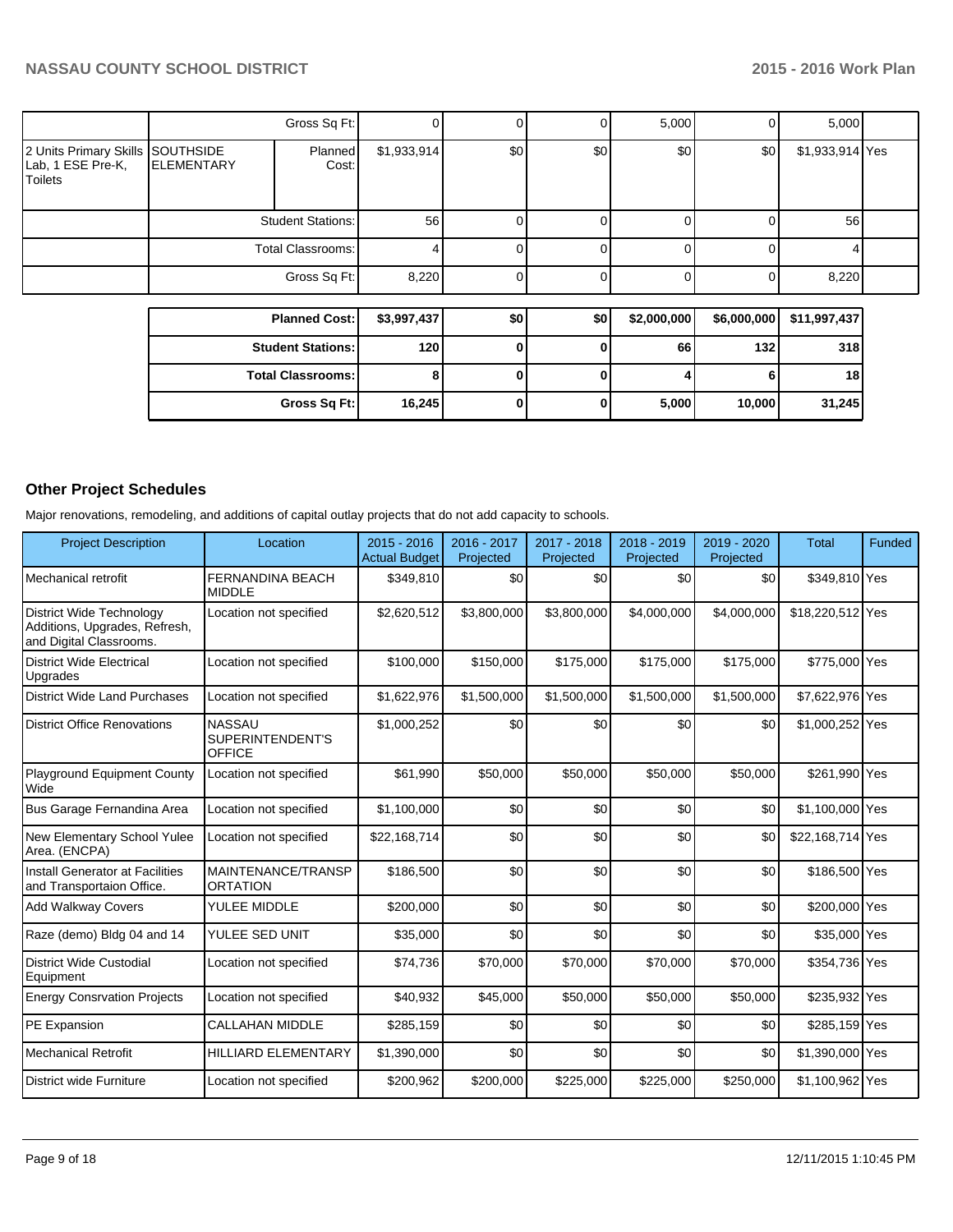| District Wide Lighting Retrofit<br>(Gyms)                                                               | Location not specified                     | \$150,000    | \$0         | \$0         | \$0         | \$0              | \$150,000 Yes   |  |
|---------------------------------------------------------------------------------------------------------|--------------------------------------------|--------------|-------------|-------------|-------------|------------------|-----------------|--|
| New Kitchen, Dinning, and<br>Remodeling of Existing Kitchen<br>and Dinning.                             | <b>IFERNANDINA BEACH</b><br><b>IMIDDLE</b> | \$0          | \$3,555,000 | \$0         | \$0         | \$0              | \$3,555,000 Yes |  |
| Enlarge Dinning, Kitchen,<br>Serving, and Stage.                                                        | <b>YULEE PRIMARY</b>                       | \$0          | \$0         | \$1,500,000 | \$0         | \$0              | \$1,500,000 Yes |  |
| <b>Entrance Road and Required</b><br>Infrastructure for New<br>Elementary School Yulee Area.<br>(ENCPA) | Location not specified                     | \$3,940,075  | \$0         | \$0         | \$0         | \$0 <sub>l</sub> | \$3,940,075 Yes |  |
|                                                                                                         |                                            | \$35,527,618 | \$9,370,000 | \$7,370,000 | \$6,070,000 | \$6,095,000      | \$64,432,618    |  |

## **Additional Project Schedules**

Any projects that are not identified in the last approved educational plant survey.

Nothing reported for this section.

## **Non Funded Growth Management Project Schedules**

Schedule indicating which projects, due to planned development, that CANNOT be funded from current revenues projected over the next five years.

Nothing reported for this section.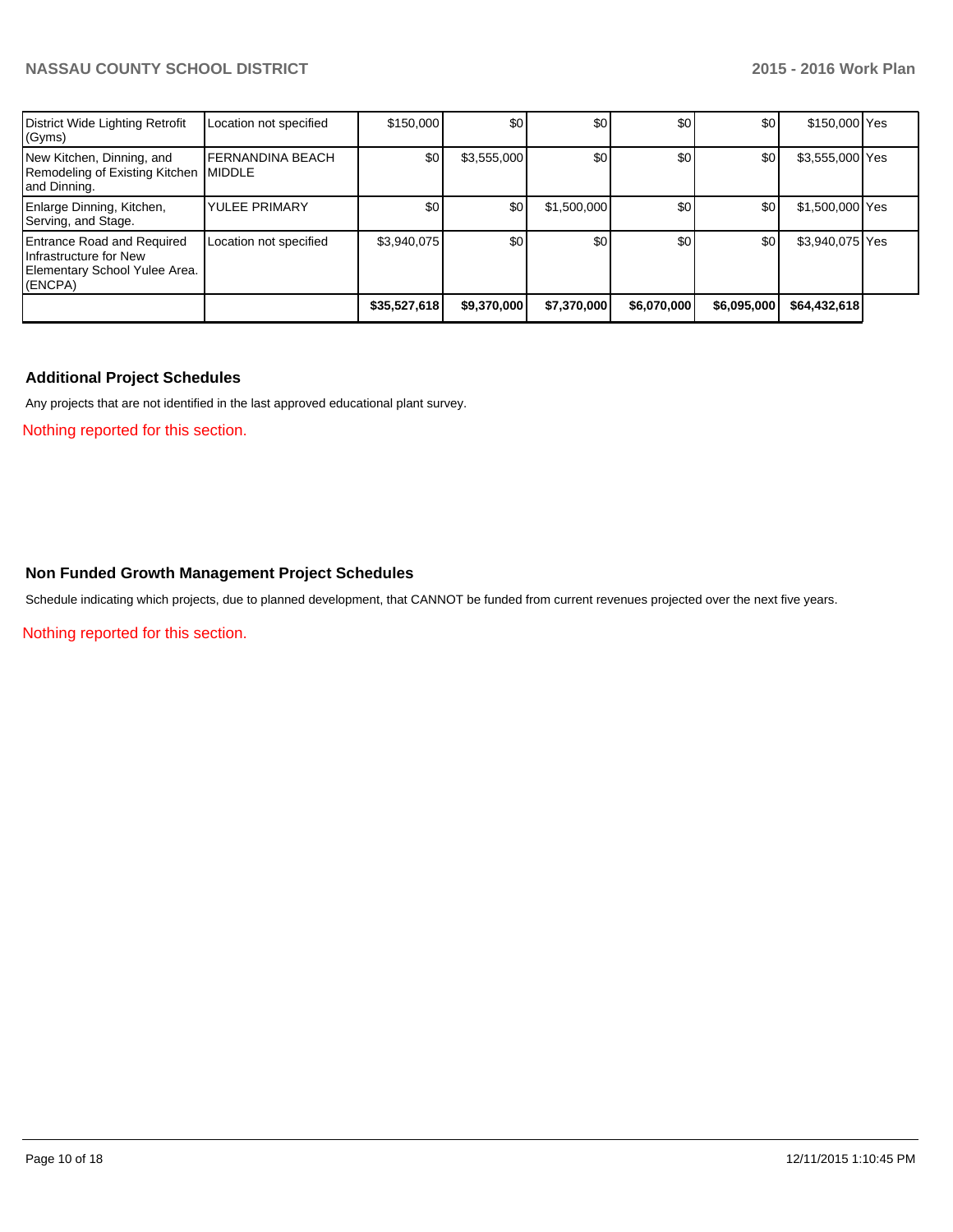# **Tracking**

## **Capacity Tracking**

| Location                                      | $2015 -$<br>2016 Satis.<br>Stu. Sta. | Actual<br>$2015 -$<br><b>2016 FISH</b><br>Capacity | Actual<br>$2014 -$<br>2015<br><b>COFTE</b> | # Class<br><b>Rooms</b> | Actual<br>Average<br>$2015 -$<br>2016 Class<br><b>Size</b> | Actual<br>$2015 -$<br>2016<br><b>Utilization</b> | <b>New</b><br>Stu.<br>Capacity | <b>New</b><br>Rooms to<br>be<br>Added/Re<br>moved | Projected<br>$2019 -$<br>2020<br><b>COFTE</b> | Projected<br>$2019 -$<br>2020<br><b>Utilization</b> | Projected<br>$2019 -$<br>2020 Class<br><b>Size</b> |
|-----------------------------------------------|--------------------------------------|----------------------------------------------------|--------------------------------------------|-------------------------|------------------------------------------------------------|--------------------------------------------------|--------------------------------|---------------------------------------------------|-----------------------------------------------|-----------------------------------------------------|----------------------------------------------------|
| <b>FERNANDINA BEACH</b><br><b>MIDDLE</b>      | 807                                  | 726                                                | 628                                        | 36                      | 17                                                         | 86.00 %                                          | $\Omega$                       | $\Omega$                                          | 577                                           | 79.00 %                                             | 16                                                 |
| <b>SOUTHSIDE</b><br><b>ELEMENTARY</b>         | 661                                  | 661                                                | 542                                        | 36                      | 15                                                         | 82.00 %                                          | $\Omega$                       | $\Omega$                                          | 549                                           | 83.00 %                                             | 15                                                 |
| <b>EMMA LOVE HARDEE</b><br><b>ELEMENTARY</b>  | 665                                  | 665                                                | 596                                        | 34                      | 18                                                         | 90.00 %                                          | $\Omega$                       | $\Omega$                                          | 538                                           | 81.00%                                              | 16                                                 |
| YULEE ELEMENTARY                              | 824                                  | 824                                                | 839                                        | 45                      | 19                                                         | 102.00%                                          | $\Omega$                       | $\Omega$                                          | 836                                           | 101.00%                                             | 19                                                 |
| YULEE SED UNIT                                | 57                                   | 57                                                 | 63                                         | 5                       | 13                                                         | 110.00%                                          | $\Omega$                       | $\mathbf{0}$                                      | 5                                             | 9.00%                                               | $\overline{1}$                                     |
| <b>CALLAHAN</b><br><b>ELEMENTARY</b>          | 695                                  | 695                                                | 559                                        | 37                      | 15                                                         | 80.00 %                                          | $\Omega$                       | $\Omega$                                          | 594                                           | 85.00 %                                             | 16                                                 |
| <b>CALLAHAN MIDDLE</b>                        | 883                                  | 794                                                | 799                                        | 39                      | 20                                                         | 101.00%                                          | $\Omega$                       | $\Omega$                                          | 733                                           | 92.00%                                              | 19                                                 |
| <b>HILLIARD</b><br>MIDDLE/SENIOR HIGH         | 1,101                                | 990                                                | 736                                        | 47                      | 16                                                         | 74.00 %                                          | $\Omega$                       | $\Omega$                                          | 592                                           | 60.00%                                              | 13                                                 |
| <b>BRYCEVILLE</b><br><b>ELEMENTARY</b>        | 330                                  | 330                                                | 193                                        | 17                      | 11                                                         | 59.00 %                                          | $\Omega$                       | $\Omega$                                          | 159                                           | 48.00%                                              | 9                                                  |
| <b>WEST NASSAU SENIOR</b><br><b>HIGH</b>      | 1,296                                | 1.166                                              | 972                                        | 53                      | 18 <sup>1</sup>                                            | 83.00 %                                          | $\Omega$                       | $\Omega$                                          | 910                                           | 78.00 %                                             | 17                                                 |
| <b>HILLIARD ELEMENTARY</b>                    | 889                                  | 889                                                | 721                                        | 48                      | 15                                                         | 81.00 %                                          | $\overline{0}$                 | $\Omega$                                          | 656                                           | 74.00 %                                             | 14                                                 |
| CALLAHAN<br><b>INTERMEDIATE</b>               | 729                                  | 729                                                | 596                                        | 36                      | 17                                                         | 82.00 %                                          | $\Omega$                       | $\Omega$                                          | 541                                           | 74.00 %                                             | 15                                                 |
| YULEE PRIMARY                                 | 932                                  | 932                                                | 909                                        | 53                      | 17                                                         | 98.00 %                                          | $\Omega$                       | $\Omega$                                          | 911                                           | 98.00 %                                             | 17                                                 |
| <b>FERNANDINA BEACH</b><br><b>SENIOR HIGH</b> | 1,241                                | 1.116                                              | 889                                        | 54                      | 16                                                         | 80.00 %                                          | $\Omega$                       | $\Omega$                                          | 737                                           | 66.00 %                                             | 14                                                 |
| YULEE MIDDLE                                  | 1,019                                | 917                                                | 846                                        | 45                      | 19                                                         | 92.00 %                                          | $\Omega$                       | $\Omega$                                          | 919                                           | 100.00%                                             | 20                                                 |
| YULEE HIGH SCHOOL                             | 1,349                                | 1,214                                              | 1,083                                      | 56                      | 19                                                         | 89.00 %                                          | $\Omega$                       | $\mathbf{0}$                                      | 1,035                                         | 85.00 %                                             | 18                                                 |
|                                               | 13,478                               | 12,705                                             | 10,970                                     | 641                     | 17                                                         | 86.35%                                           | $\bf{0}$                       | 0                                                 | 10.292                                        | 81.01%                                              | 16                                                 |

The COFTE Projected Total (10,292) for 2019 - 2020 must match the Official Forecasted COFTE Total (10,292 ) for 2019 - 2020 before this section can be completed. In the event that the COFTE Projected Total does not match the Official forecasted COFTE, then the Balanced Projected COFTE Table should be used to balance COFTE.

| Projected COFTE for 2019 - 2020 |       |  |  |  |  |  |
|---------------------------------|-------|--|--|--|--|--|
| Elementary (PK-3)               | 3,000 |  |  |  |  |  |
| Middle (4-8)                    | 4,034 |  |  |  |  |  |
|                                 |       |  |  |  |  |  |

| <b>Grade Level Type</b> | <b>Balanced Projected</b><br>COFTE for 2019 - 2020 |
|-------------------------|----------------------------------------------------|
| Elementary (PK-3)       |                                                    |
| Middle $(4-8)$          |                                                    |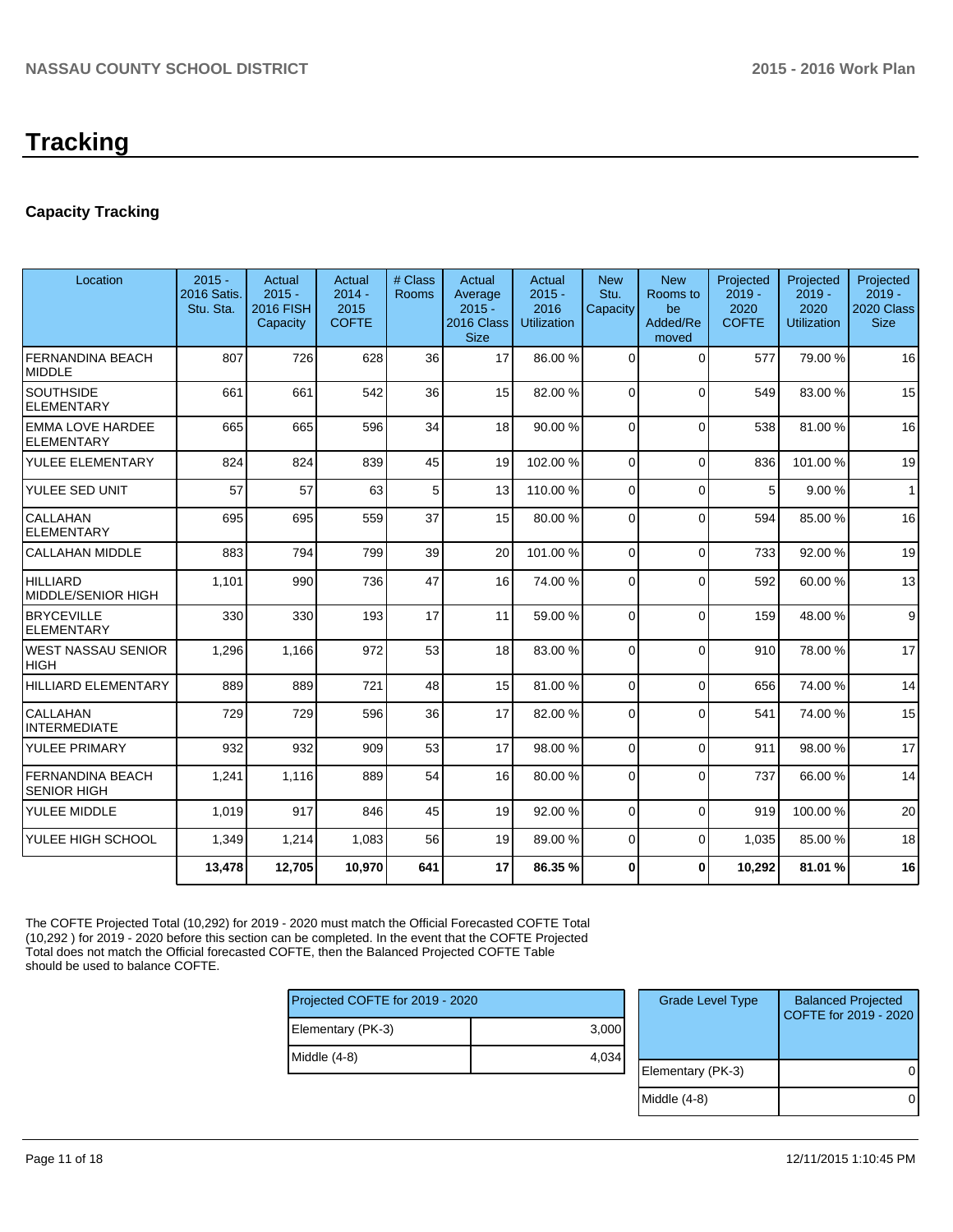| High (9-12) | 3,258  | High (9-12) |        |
|-------------|--------|-------------|--------|
|             | 10,292 |             | 10,292 |

## **Relocatable Replacement**

Number of relocatable classrooms clearly identified and scheduled for replacement in the school board adopted financially feasible 5-year district work program.

| Location                               | $2015 - 2016$ | 2016 - 2017 | 2017 - 2018   2018 - 2019 | $\vert$ 2019 - 2020 | Year 5 Total |
|----------------------------------------|---------------|-------------|---------------------------|---------------------|--------------|
| <b>ISOUTHSIDE ELEMENTARY</b>           |               |             |                           |                     |              |
| IEMMA LOVE HARDEE ELEMENTARY           |               |             |                           |                     |              |
| IYULEE ELEMENTARY                      |               |             |                           |                     | 51           |
| IYULEE PRIMARY                         |               |             |                           |                     | 8            |
| <b>Total Relocatable Replacements:</b> |               |             |                           |                     | 21           |

## **Charter Schools Tracking**

Information regarding the use of charter schools.

Nothing reported for this section.

## **Special Purpose Classrooms Tracking**

The number of classrooms that will be used for certain special purposes in the current year, by facility and type of classroom, that the district will, 1), not use for educational purposes, and 2), the co-teaching classrooms that are not open plan classrooms and will be used for educational purposes.

| School                               | <b>School Type</b> | # of Elementary<br>K-3 Classrooms   | # of Middle 4-8<br><b>Classrooms</b> | # of High $9-12$<br><b>Classrooms</b> | # of $ESE$<br><b>Classrooms</b> | # of Combo<br><b>Classrooms</b> | Total<br><b>Classrooms</b> |
|--------------------------------------|--------------------|-------------------------------------|--------------------------------------|---------------------------------------|---------------------------------|---------------------------------|----------------------------|
| <b>Total Educational Classrooms:</b> |                    |                                     |                                      |                                       |                                 |                                 | 0                          |
|                                      |                    |                                     |                                      |                                       |                                 |                                 |                            |
| School                               | <b>School Type</b> | # of Elementary<br>K-3 Classrooms I | # of Middle 4-8<br><b>Classrooms</b> | # of High $9-12$<br><b>Classrooms</b> | # of $ESE$<br><b>Classrooms</b> | # of Combo<br>Classrooms        | Total<br><b>Classrooms</b> |
| <b>Total Co-Teaching Classrooms:</b> |                    |                                     |                                      |                                       |                                 |                                 | $\mathbf{0}$               |

## **Infrastructure Tracking**

**Necessary offsite infrastructure requirements resulting from expansions or new schools. This section should include infrastructure information related to capacity project schedules and other project schedules (Section 4).**

Construction of access road and required infrastructure to new PK-5 Elementary School as described in this work program.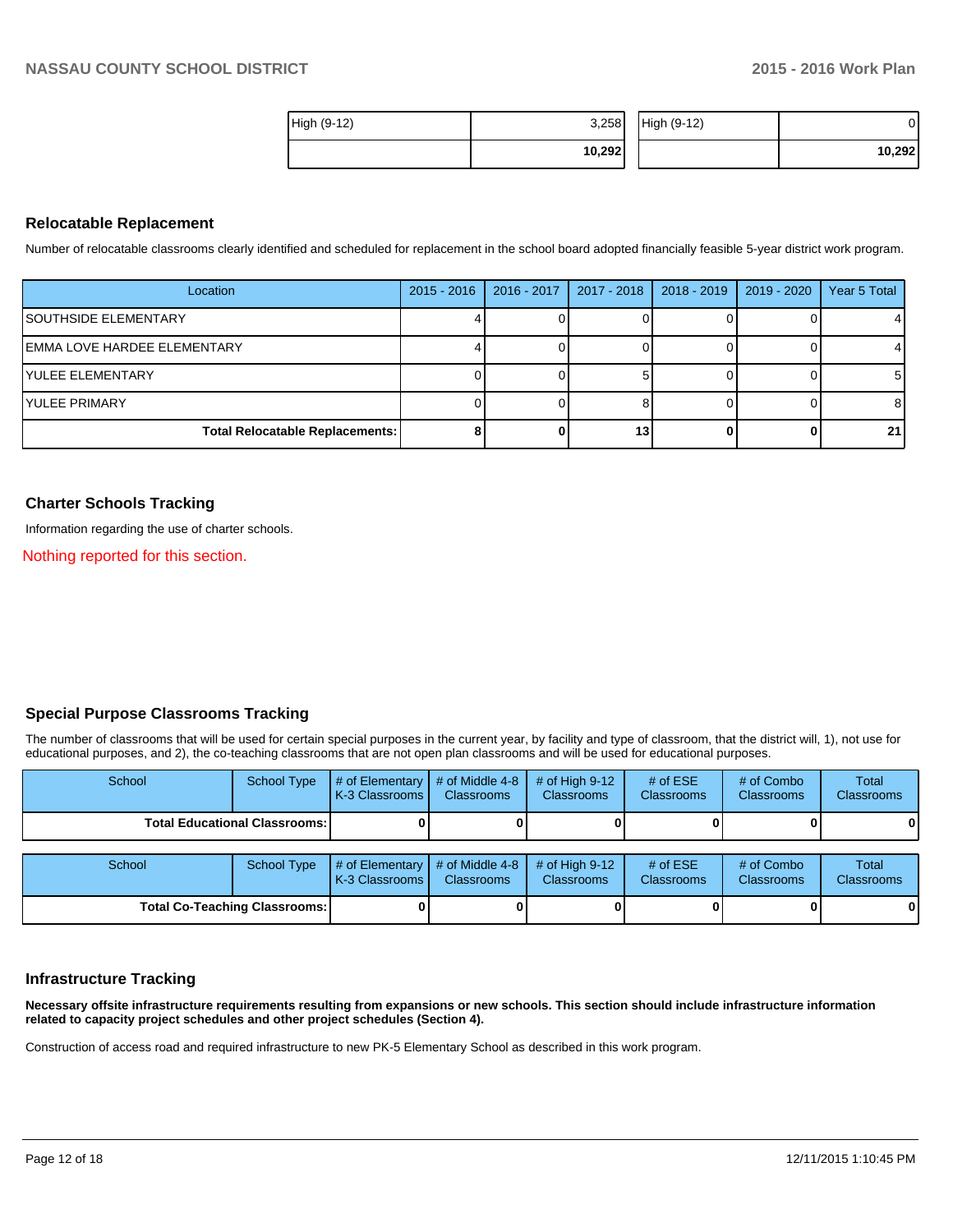**Proposed location of planned facilities, whether those locations are consistent with the comprehensive plans of all affected local governments, and recommendations for infrastructure and other improvements to land adjacent to existing facilities. Provisions of 1013.33(12), (13) and (14) and 1013.36 must be addressed for new facilities planned within the 1st three years of the plan (Section 5).**

Approximately 1 mile from the intersection of SR 200 & William Burgess Road. The District has not acquired a "911" address to date.

**Consistent with Comp Plan?** Yes

## **Net New Classrooms**

The number of classrooms, by grade level and type of construction, that were added during the last fiscal year.

| List the net new classrooms added in the 2014 - 2015 fiscal year.                                                                                       |                               |                                   |                                |                        | Ivear.                       |                                                                        | List the net new classrooms to be added in the 2015 - 2016 fiscal |                        |
|---------------------------------------------------------------------------------------------------------------------------------------------------------|-------------------------------|-----------------------------------|--------------------------------|------------------------|------------------------------|------------------------------------------------------------------------|-------------------------------------------------------------------|------------------------|
| "Classrooms" is defined as capacity carrying classrooms that are added to increase<br>capacity to enable the district to meet the Class Size Amendment. |                               |                                   |                                |                        |                              | Totals for fiscal year 2015 - 2016 should match totals in Section 15A. |                                                                   |                        |
| Location                                                                                                                                                | $2014 - 2015 \#$<br>Permanent | $2014 - 2015$ #<br><b>Modular</b> | $2014 - 2015$ #<br>Relocatable | $2014 - 2015$<br>Total | $2015 - 2016$ #<br>Permanent | $2015 - 2016$ #<br>Modular                                             | $2015 - 2016$ #<br>Relocatable                                    | $2015 - 2016$<br>Total |
| Elementary (PK-3)                                                                                                                                       |                               |                                   |                                |                        |                              |                                                                        |                                                                   |                        |
| $Middle (4-8)$                                                                                                                                          |                               |                                   |                                |                        |                              |                                                                        |                                                                   |                        |
| High (9-12)                                                                                                                                             |                               |                                   |                                |                        |                              |                                                                        |                                                                   |                        |
|                                                                                                                                                         |                               |                                   |                                |                        |                              |                                                                        |                                                                   |                        |

## **Relocatable Student Stations**

Number of students that will be educated in relocatable units, by school, in the current year, and the projected number of students for each of the years in the workplan.

| <b>Site</b>                         | $2015 - 2016$   | 2016 - 2017 | 2017 - 2018 | 2018 - 2019 | 2019 - 2020  | 5 Year Average |
|-------------------------------------|-----------------|-------------|-------------|-------------|--------------|----------------|
| <b>FERNANDINA BEACH MIDDLE</b>      | U               |             |             |             |              | $\overline{0}$ |
| SOUTHSIDE ELEMENTARY                | 54              | 54          | 0           | $\Omega$    | 0            | 22             |
| YULEE HIGH SCHOOL                   | 100             | 100         | $\Omega$    | $\Omega$    | <sup>0</sup> | 40             |
| YULEE MIDDLE                        | 44              | 44          | 0           | $\Omega$    | 0            | 18             |
| EMMA LOVE HARDEE ELEMENTARY         | 84              | 124         | $\Omega$    | U           | $\Omega$     | 42             |
| <b>IWEST NASSAU SENIOR HIGH</b>     | $\Omega$        | 0           | 0           | $\Omega$    | $\Omega$     | $\overline{0}$ |
| HILLIARD ELEMENTARY                 | 44              | 44          | $\Omega$    | $\Omega$    | $\Omega$     | 18             |
| CALLAHAN INTERMEDIATE               | $\Omega$        | 0           | 0           | $\Omega$    | $\Omega$     | $\overline{0}$ |
| YULEE PRIMARY                       | 162             | 144         | $\Omega$    | $\Omega$    | $\Omega$     | 61             |
| <b>FERNANDINA BEACH SENIOR HIGH</b> | $\Omega$        | 0           | 0           | $\Omega$    | $\Omega$     | $\overline{0}$ |
| YULEE ELEMENTARY                    | 90 <sup>°</sup> | 90          | $\Omega$    | $\Omega$    | $\Omega$     | 36             |
| YULEE SED UNIT                      | $\Omega$        | 0           | 0           | $\Omega$    | $\Omega$     | $\overline{0}$ |
| CALLAHAN ELEMENTARY                 | ∩               | U           | $\Omega$    | $\Omega$    | $\Omega$     | $\overline{0}$ |
| CALLAHAN MIDDLE                     | ΩI              | 0           | 0           | $\Omega$    | $\Omega$     | $\overline{0}$ |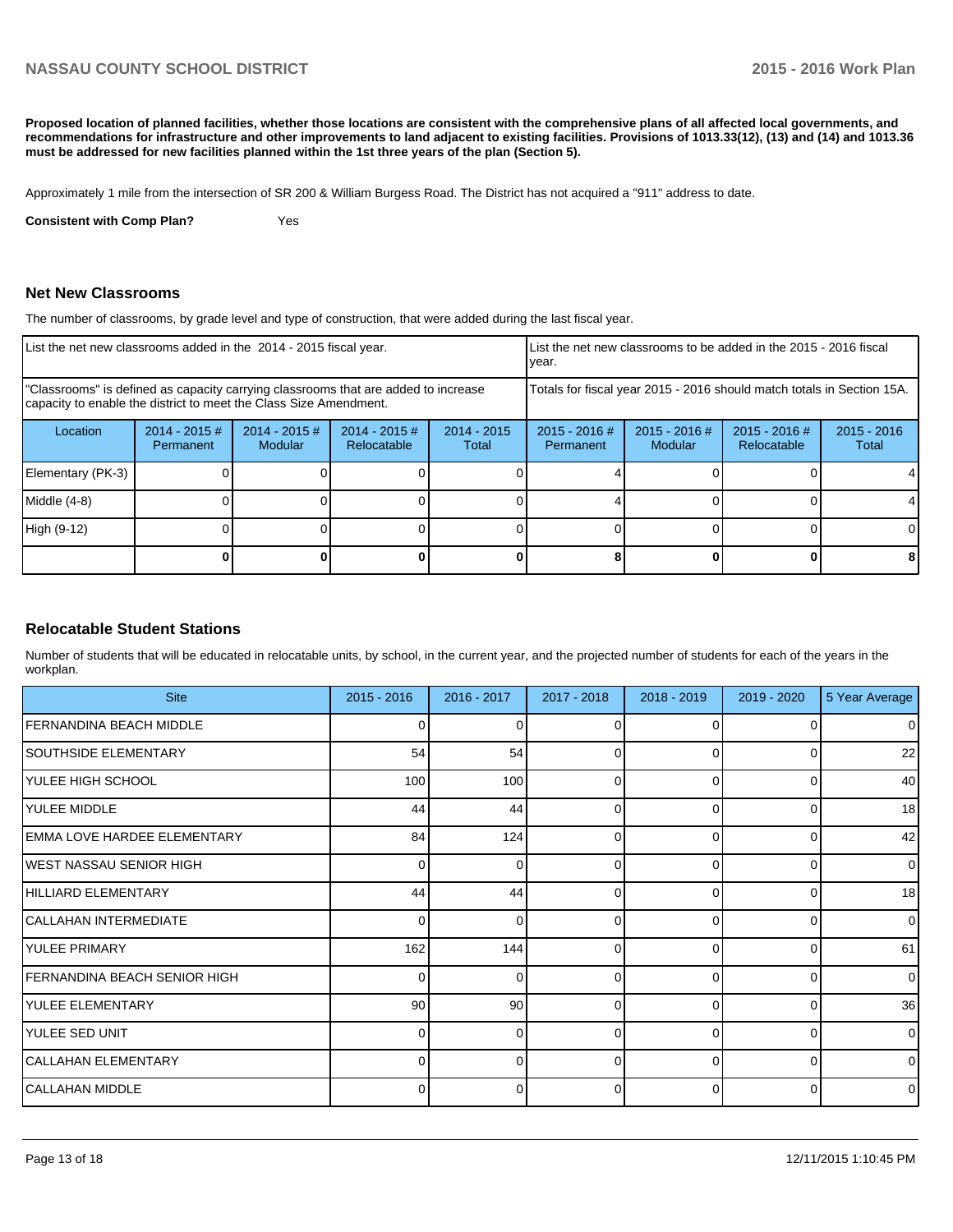| HILLIARD MIDDLE/SENIOR HIGH   |  |  |  |
|-------------------------------|--|--|--|
| <b>IBRYCEVILLE ELEMENTARY</b> |  |  |  |

| Totals for NASSAU COUNTY SCHOOL DISTRICT          |        |        |        |        |        |        |
|---------------------------------------------------|--------|--------|--------|--------|--------|--------|
| Total students in relocatables by year.           | 578    | 600    |        |        |        | 236    |
| Total number of COFTE students projected by year. | 10,843 | 10,763 | 10.575 | 10.450 | 10,292 | 10.585 |
| Percent in relocatables by year.                  | 5 %l   | 6%     | 0%     | 0 % I  | 0%     | 2%     |

## **Leased Facilities Tracking**

Exising leased facilities and plans for the acquisition of leased facilities, including the number of classrooms and student stations, as reported in the educational plant survey, that are planned in that location at the end of the five year workplan.

| Location                            | # of Leased<br>Classrooms 2015 -<br>2016 | <b>FISH Student</b><br><b>Stations</b> | Owner                              | # of Leased<br>Classrooms 2019 -<br>2020 | <b>FISH Student</b><br><b>Stations</b> |
|-------------------------------------|------------------------------------------|----------------------------------------|------------------------------------|------------------------------------------|----------------------------------------|
| <b>FERNANDINA BEACH MIDDLE</b>      | $\Omega$                                 | $\Omega$                               |                                    | $\Omega$                                 | $\Omega$                               |
| <b>YULEE ELEMENTARY</b>             | 5                                        |                                        | 90 M Space Holdings<br><b>LLC</b>  | ∩                                        | $\Omega$                               |
| <b>YULEE SED UNIT</b>               | $\Omega$                                 |                                        |                                    | $\Omega$                                 | $\Omega$                               |
| <b>CALLAHAN ELEMENTARY</b>          | $\Omega$                                 | $\Omega$                               |                                    | $\Omega$                                 | $\overline{0}$                         |
| <b>CALLAHAN MIDDLE</b>              | $\Omega$                                 | $\Omega$                               |                                    | $\Omega$                                 | $\overline{0}$                         |
| HILLIARD MIDDLE/SENIOR HIGH         | $\Omega$                                 | $\Omega$                               |                                    | $\Omega$                                 | $\overline{0}$                         |
| <b>BRYCEVILLE ELEMENTARY</b>        | $\Omega$                                 | $\Omega$                               |                                    | $\Omega$                                 | $\overline{0}$                         |
| IWEST NASSAU SENIOR HIGH            | $\Omega$                                 | O                                      |                                    | $\Omega$                                 | $\overline{0}$                         |
| HILLIARD ELEMENTARY                 | $\Omega$                                 | $\Omega$                               |                                    | $\Omega$                                 | $\overline{0}$                         |
| <b>CALLAHAN INTERMEDIATE</b>        | $\Omega$                                 | $\Omega$                               |                                    | 0                                        | $\Omega$                               |
| YULEE PRIMARY                       | 9                                        |                                        | 162 M Space Holdings<br><b>LLC</b> | $\Omega$                                 | $\overline{0}$                         |
| <b>FERNANDINA BEACH SENIOR HIGH</b> | $\Omega$                                 | $\Omega$                               |                                    | $\Omega$                                 | $\Omega$                               |
| <b>YULEE MIDDLE</b>                 | 2                                        |                                        | 44 M Space Holdings<br>$\sqcup$ C  | $\Omega$                                 | $\Omega$                               |
| YULEE HIGH SCHOOL                   | Δ                                        |                                        | 100 M Space Holdings<br><b>LLC</b> | $\Omega$                                 | $\Omega$                               |
| <b>EMMA LOVE HARDEE ELEMENTARY</b>  | Δ                                        |                                        | 84 M Space Holdings<br><b>LLC</b>  | $\Omega$                                 | $\overline{0}$                         |
| <b>SOUTHSIDE ELEMENTARY</b>         | 3                                        |                                        | 54 M Space Holdings<br><b>LLC</b>  | $\Omega$                                 | $\overline{0}$                         |
|                                     | 27                                       | 534                                    |                                    | $\bf{0}$                                 | $\mathbf{0}$                           |

## **Failed Standard Relocatable Tracking**

Relocatable units currently reported by school, from FISH, and the number of relocatable units identified as 'Failed Standards'.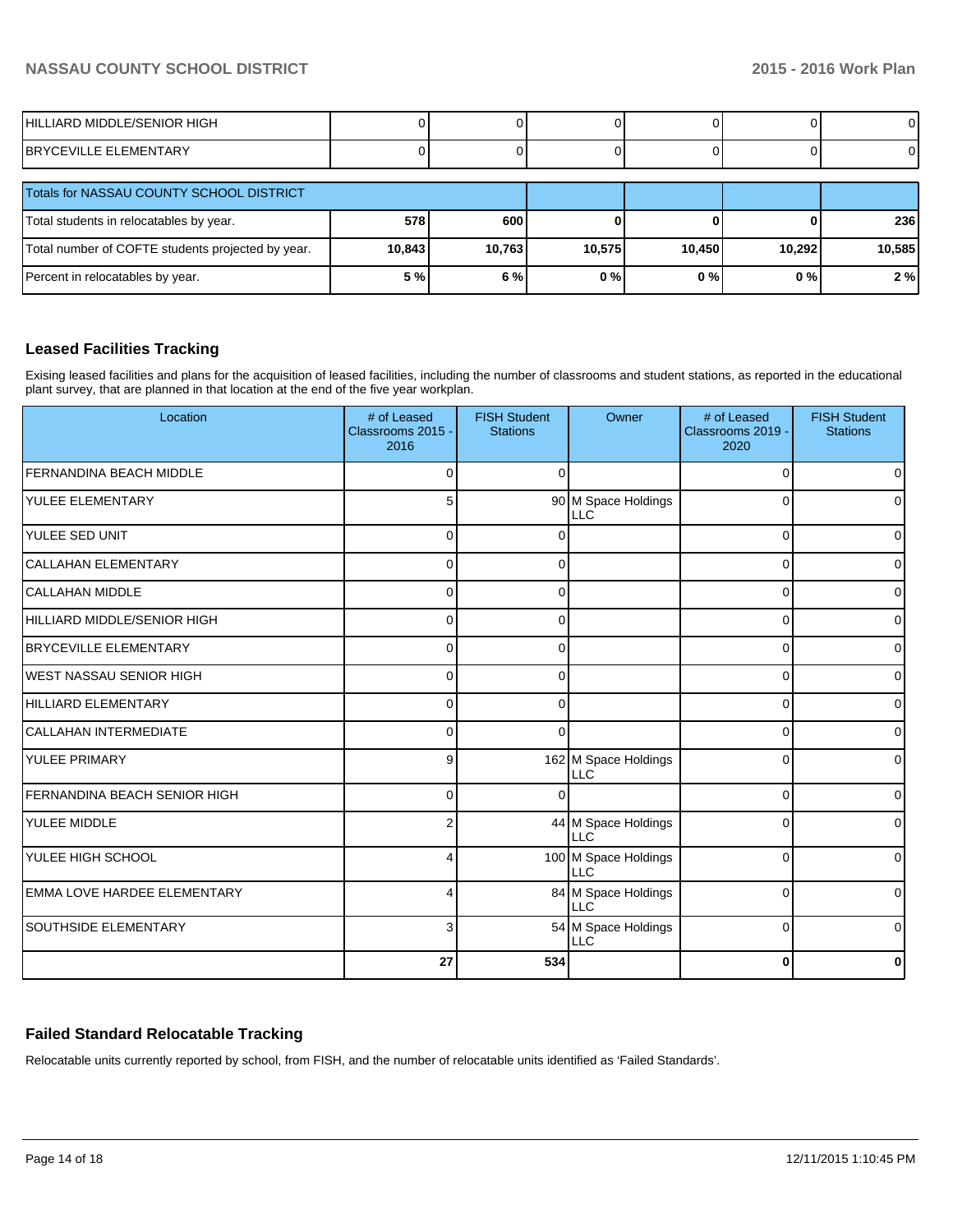Nothing reported for this section.

## **Planning**

## **Class Size Reduction Planning**

**Plans approved by the school board that reduce the need for permanent student stations such as acceptable school capacity levels, redistricting, busing, year-round schools, charter schools, magnet schools, public-private partnerships, multitrack scheduling, grade level organization, block scheduling, or other alternatives.**

None.

## **School Closure Planning**

**Plans for the closure of any school, including plans for disposition of the facility or usage of facility space, and anticipated revenues.**

None.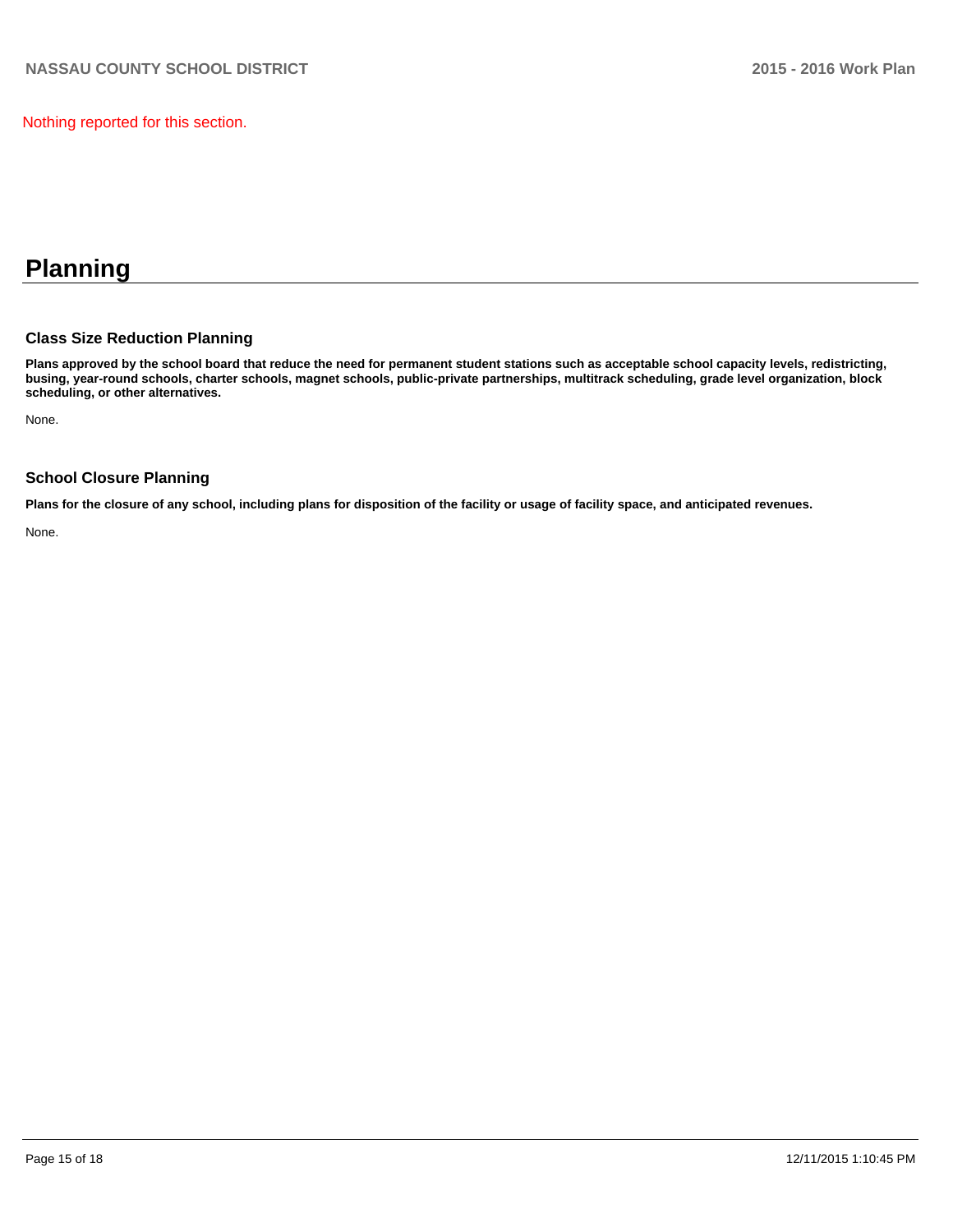## **Long Range Planning**

## **Ten-Year Maintenance**

District projects and locations regarding the projected need for major renovation, repair, and maintenance projects within the district in years 6-10 beyond the projects plans detailed in the five years covered by the work plan.

Nothing reported for this section.

## **Ten-Year Capacity**

Schedule of capital outlay projects projected to ensure the availability of satisfactory student stations for the projected student enrollment in K-12 programs for the future 5 years beyond the 5-year district facilities work program.

| Project                             | Location, Community, Quadrant or other<br>general location | 2019 - 2020 / 2024 - 2025<br><b>Projected Cost</b> |
|-------------------------------------|------------------------------------------------------------|----------------------------------------------------|
| New Elementary School "E"           | <b>Yule Area</b>                                           | \$22,000,000                                       |
| New Elementary School "F"           | <b>Yulee Area</b>                                          | \$22,000,000                                       |
| New Elementary School "G"           | <b>Hilliard Area</b>                                       | \$22,000,000                                       |
| New Ancillary/Auxillary Fadcilities | <b>District Wide</b>                                       | \$25,000,000                                       |
| <b>Additional Classrooms</b>        | <b>District Wide</b>                                       | \$20,000,000                                       |
| New Middle School "CC"              | <b>Hilliard Area</b>                                       | \$25,000,000                                       |
| New Middle School "DD"              | Callahan?Bryceville Area                                   | \$25,000,000                                       |
| New Middle School "E"               | <b>Yulee Area</b>                                          | \$25,000,000                                       |
|                                     |                                                            | \$186,000,000                                      |

## **Ten-Year Planned Utilization**

Schedule of planned capital outlay projects identifying the standard grade groupings, capacities, and planned utilization rates of future educational facilities of the district for both permanent and relocatable facilities.

| Grade Level Projections         | <b>FISH</b><br><b>Student</b><br><b>Stations</b> | Actual 2014 - I<br>2015 FISH<br>Capacity | Actual<br>$2014 -$<br>2015<br>COFTE | <b>Utilization</b> | Actual 2014 - 2015   Actual 2015 - 2016 / 2024 - 2025 new Projected 2024 - Projected 2024 -<br>Student Capacity to be added/removed | 2025 COFTE | 2025 Utilization |
|---------------------------------|--------------------------------------------------|------------------------------------------|-------------------------------------|--------------------|-------------------------------------------------------------------------------------------------------------------------------------|------------|------------------|
| Elementary - District<br>Totals | 5.819                                            | 5.819                                    | 4.923.00                            | 84.60 %            | 2,500                                                                                                                               | 5.266      | 63.30 %          |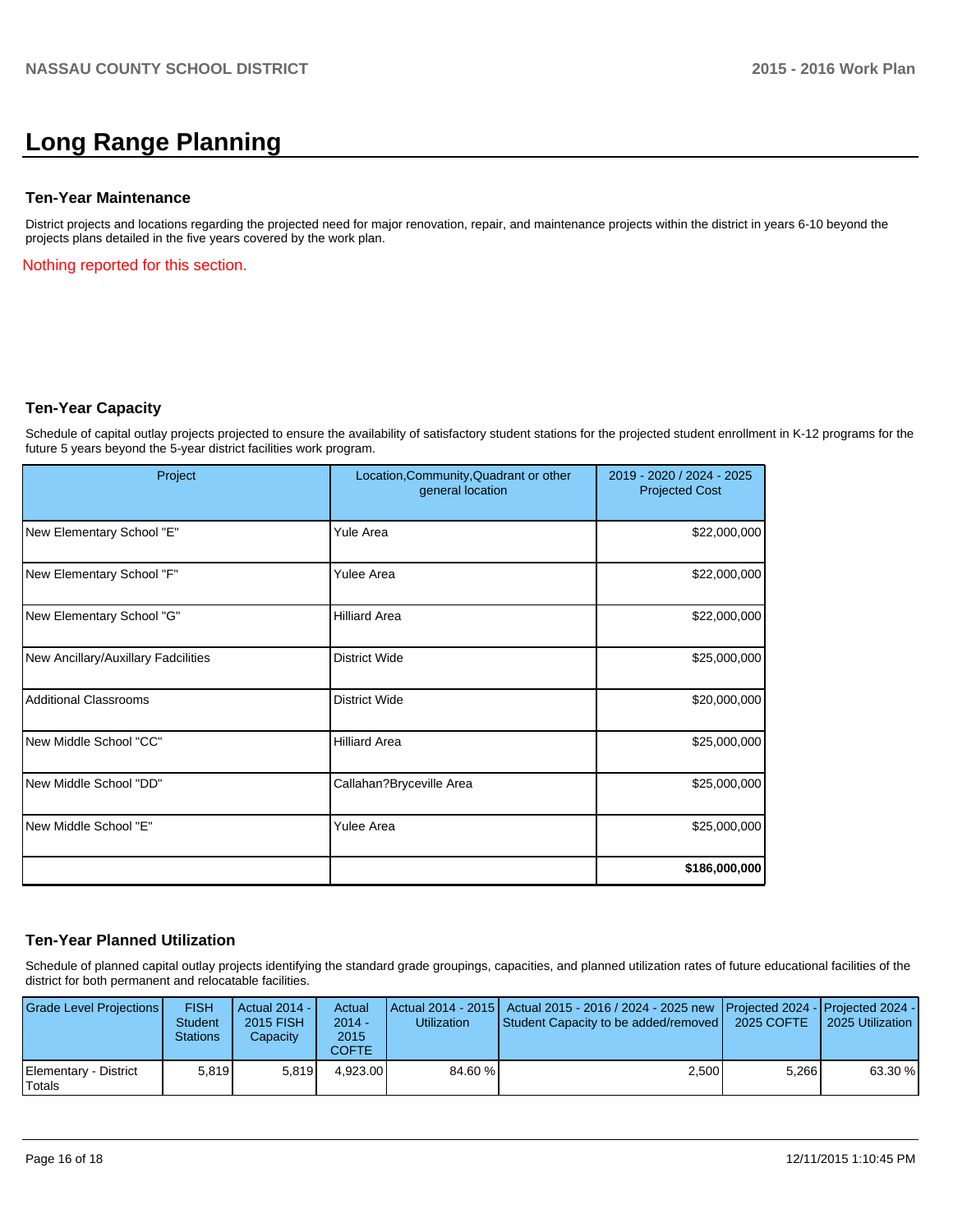|                          | 14.061 | 12,850 | 10.908.00 | 84.89 % l | 5,700 | 11,226 | 60.52%  |
|--------------------------|--------|--------|-----------|-----------|-------|--------|---------|
| Other - ESE, etc         | 488    | 57     | 24.00     | 42.11 %   |       | 52     | 91.23 % |
| High - District Totals   | 3,807  | 3,425  | 2,848.00  | 83.15%    | ,200  | 3,266  | 70.62 % |
| Middle - District Totals | 3.947  | 3.549  | 3,113.00  | 87.71 %   | 2,000 | 2.642  | 47.61 % |

**Combination schools are included with the middle schools for student stations, capacity, COFTE and utilization purposes because these facilities all have a 90% utilization factor. Use this space to explain or define the grade groupings for combination schools.**

No comments to report.

#### **Ten-Year Infrastructure Planning**

**Proposed Location of Planned New, Remodeled, or New Additions to Facilities in 06 thru 10 out years (Section 28).**

See Item 21 Above

Plans for closure of any school, including plans for disposition of the facility or usage of facility space, and anticipated revenues in the 06 thru 10 out **years (Section 29).**

None at this time

#### **Twenty-Year Maintenance**

District projects and locations regarding the projected need for major renovation, repair, and maintenance projects within the district in years 11-20 beyond the projects plans detailed in the five years covered by the work plan.

Nothing reported for this section.

## **Twenty-Year Capacity**

Schedule of capital outlay projects projected to ensure the availability of satisfactory student stations for the projected student enrollment in K-12 programs for the future 11-20 years beyond the 5-year district facilities work program.

| Project                   | Location, Community, Quadrant or other<br>general location | 2024 - 2025 / 2034 - 2035<br><b>Projected Cost</b> |  |
|---------------------------|------------------------------------------------------------|----------------------------------------------------|--|
| Middle School Replacement | l Fernandina Beach Area                                    | \$30,000,000                                       |  |
| New Elementary School "I" | Callahan Area                                              | \$25,000,000                                       |  |
| New Middle School "DD"    | Callahan/Brycevile Area                                    | \$30,000,000                                       |  |